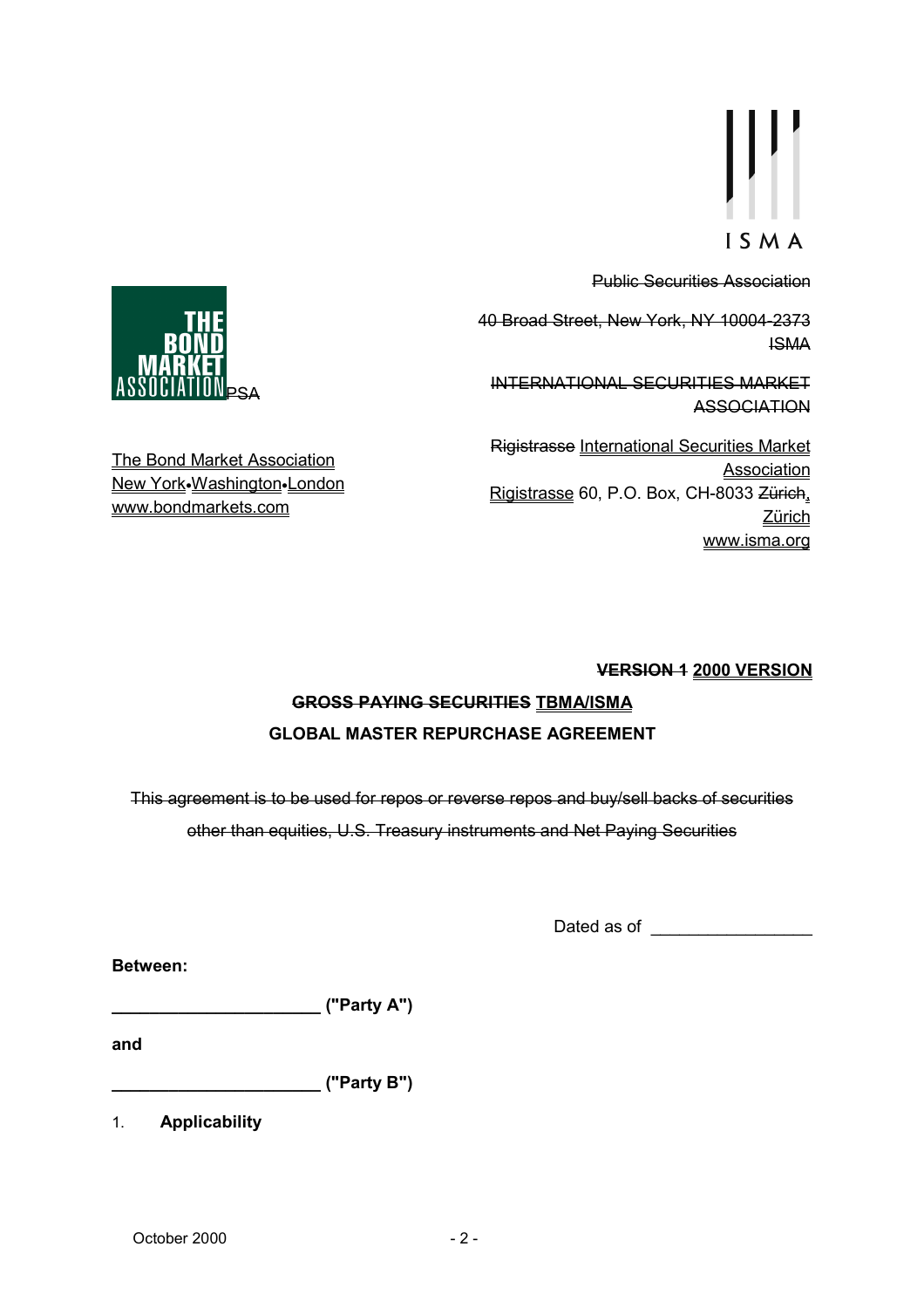

- (a) From time to time the parties hereto may enter into transactions in which one party, acting through a Designated Office, ("Seller") agrees to sell to the other, acting through a Designated Office, ("Buyer") securities and financial instruments ("Securities") ((subject to paragraph 1(c), other than equities, U.S. Treasury instruments and Net Paying Securities) against the payment of the purchase price by Buyer to Seller, with a simultaneous agreement by Buyer to sell to Seller Securities equivalent to such Securities at a date certain or on demand against the payment of the purchase repurchase price by Seller to Buyer.
- (b) Each such transaction (which may be a repurchase transaction ("Repurchase Transaction") or a buy and sell back transaction ("Buy/Sell Back Transaction")) shall be referred to herein as a "Transaction" and shall be governed by this Agreement, including any supplemental terms or conditions contained in Annex 1 I hereto, unless otherwise agreed in writing.
- $(c)$  If this Agreement may be applied to  $\frac{1}{2}$ 
	- (i) Buy/Sell Back Transactions, this shall be specified in Annex I hereto, and the provisions of the Buy/Sell Back Annex III shall apply to such Buy/Sell Back Transactions. If Transactions are to be effected under this Agreement by either party as an agent;
	- $(iii)$  Net Paying Securities, this shall be specified in Annex I<sub>r</sub> hereto and the provisions of Annex IV I, paragraph 1(b) shall apply to Transactions involving Net Paying Securities.
- (d) If Transactions are to be effected under this Agreement by either party as an agent, this shall be specified in Annex I hereto, and the provisions of the Agency Annex shall apply to such Agency Transactions.

## 2. **Definitions**

- (a) "Act of Insolvency" shall occur with respect to any party hereto upon  $\div$ 
	- (i) its making a general assignment for the benefit of, entering into a reorganisation, arrangement, or composition with creditors; or
	- $(ii)$  its admitting in writing that it is unable to pay its debts as they become due; or
	- (iii) its seeking, consenting to or acquiescing in the appointment of any trustee, administrator, receiver or liquidator or analogous officer of it or any material part of its property; or
	- (iv) the presentation or filing of a petition in respect of it (other than by the counterparty to this Agreement in respect of any obligation under this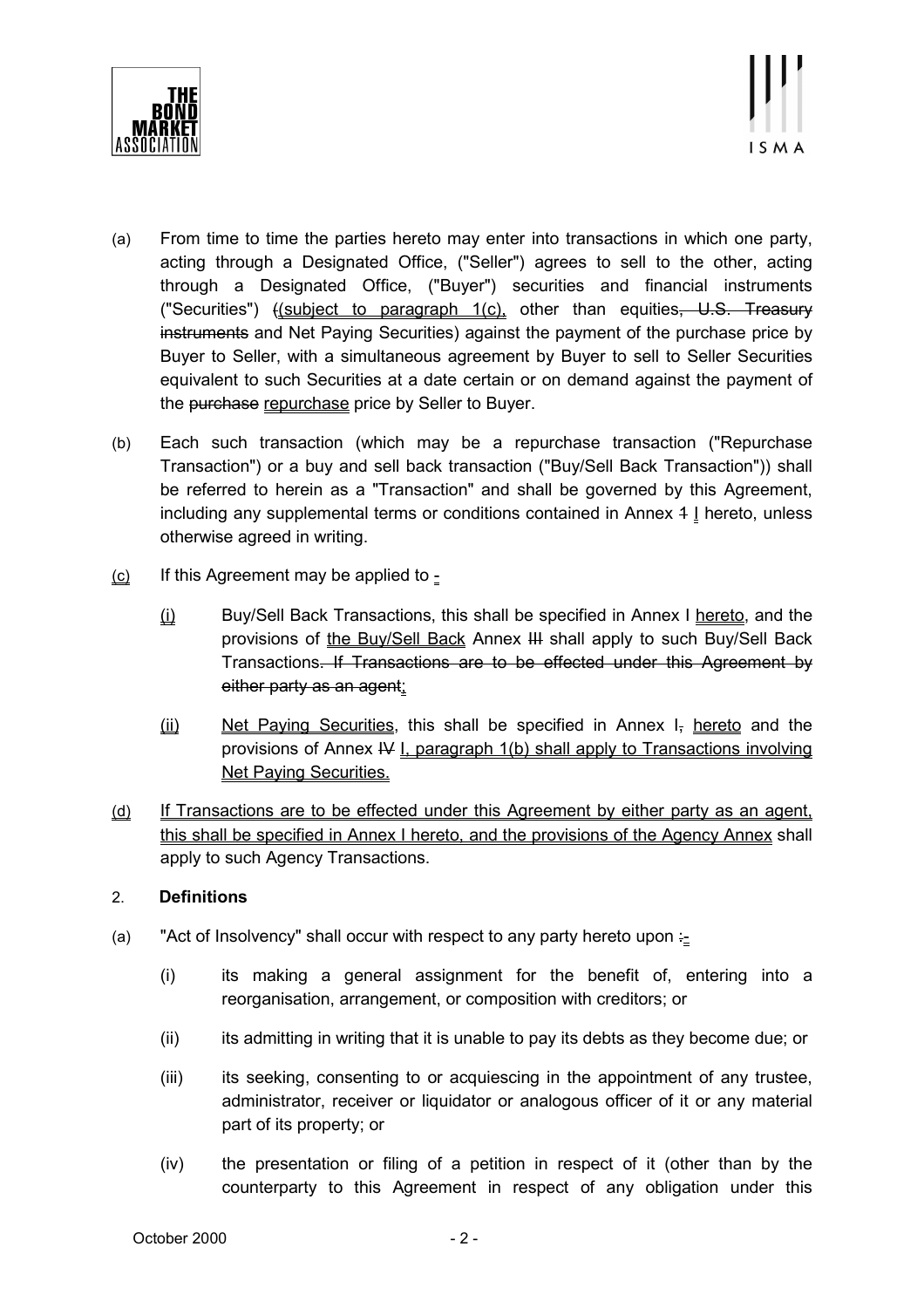

Agreement) in any court or before any agency alleging or for the bankruptcy, winding-up or insolvency of such party (or any analogous proceeding) or seeking any reorganisation, arrangement, composition, re-adjustment, administration, liquidation, dissolution or similar relief under any present or future statute, law or regulation, such petition (except in the case of a petition for winding-up or any analogous proceeding, in respect of which no such 30 day period shall apply) not having been stayed or dismissed within 30 days of its filing; or

- (v) the appointment of a receiver, administrator, liquidator or trustee or analogous officer of such party or over all or any material part of such party's property; or
- (vi) the convening of any meeting of its creditors for the purposes of considering a voluntary arrangement as referred to in section 3 of the Insolvency Act 1986 (or any analogous proceeding);
- (b) "Agency Transaction", the meaning specified in paragraph 1 of Annex IV hereto; the Agency Annex;
- (c) "Appropriate Market", the meaning specified in paragraph 10;
- (d) "Base Currency", the currency indicated in Annex I hereto;
- $(d)(e)$  "Business Day" :-
	- (i) in relation to the settlement of any Transaction which is to be settled through Cedel Clearstream or Euroclear, a day on which Cedel Clearstream or, as the case may be, Euroclear is open to settle business in the currency in which the Purchase Price and the Repurchase Price are denominated;
	- (ii) in relation to the settlement of any Transaction which is to be settled through a settlement system other than Cedel Clearstream or Euroclear, a day on which that settlement system is open to settle such Transaction;
	- (iii) in relation to any delivery of Securities not falling within (i) or (ii) above, a day on which banks are open for business in the place where delivery of the relevant Securities is to be effected; and
	- (iv) in relation to any obligation to make a payment not falling within (i) or (ii) above, a day other than a Saturday or a Sunday on which banks are open for business in the principal financial centre of the country of which the currency in which the payment is denominated is the official currency and, if different, in the place where any account designated by the parties for the making or receipt of the payment is situated (or, in the case of ECU a payment in euro, a day on which ECU clearing TARGET operates);
- $\left(\frac{e}{f}\right)$  "Cash Margin", a cash sum paid to Buyer or Seller in accordance with paragraph 4;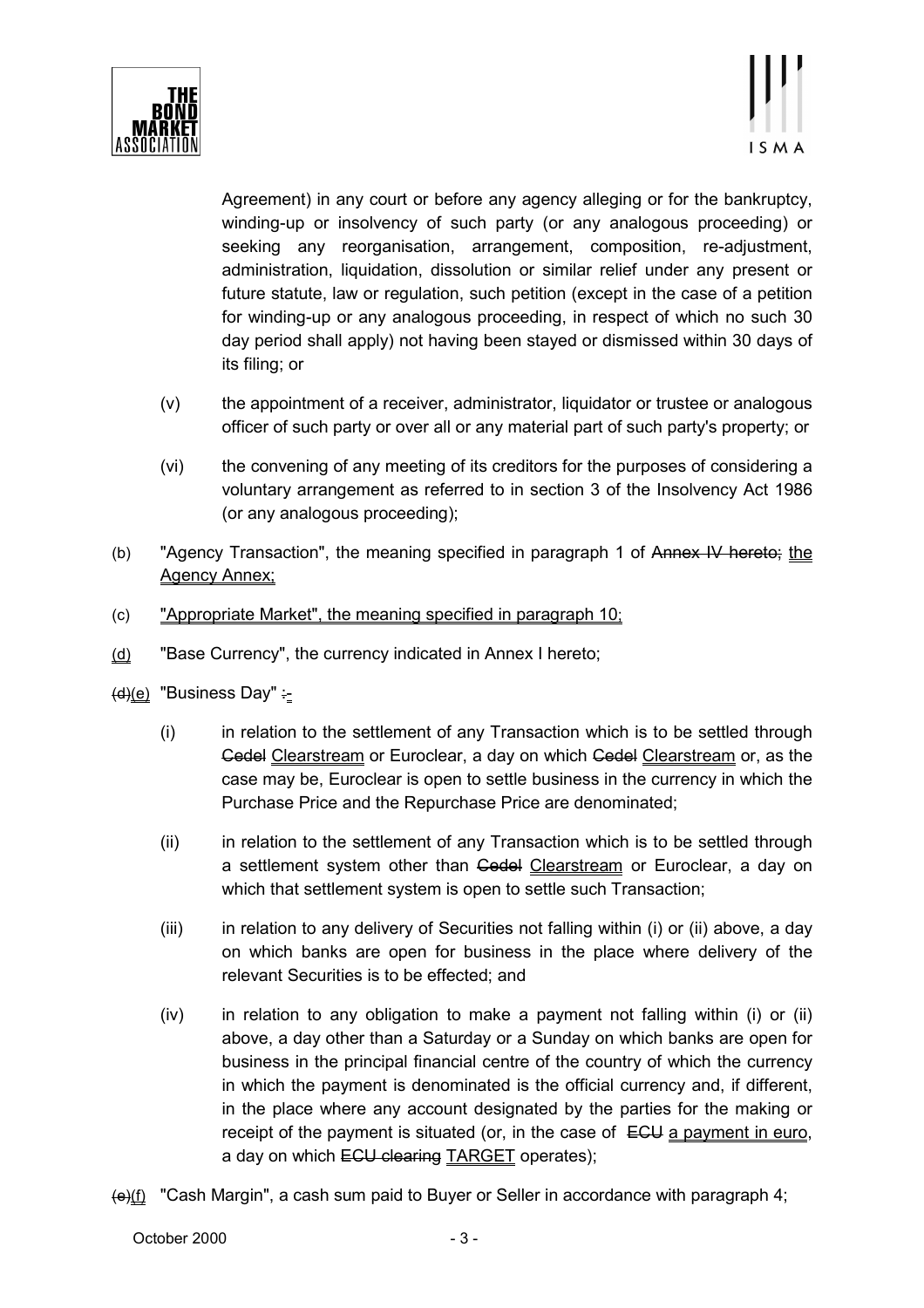

## (f) "Cedel", Cedel Bank, société anonyme;(g) "Clearstream", Clearstream Banking, société anonyme, (previously Cedelbank) or any successor thereto;

- $(g)(h)$  "Confirmation", the meaning specified in paragraph 3(b);
- $(h)(i)$  "Contractual Currency", the meaning specified in paragraph  $7(a)$ ;
- $(i)$ (i) "Defaulting Party", the meaning specified in paragraph 10;
- $(i)$ (i)(k) "Default Market Value"with respect to any Securities on any date:, the meaning specified in paragraph 10;
- $(i)$  in the case of Securities to be delivered to the Defaulting Party,
- (aa) if the non-Defaulting Party has between the occurrence of the relevant Event of Default and the Default Valuation Time (as defined below) sold Securities forming part of the same issue and being of an identical type and description to those Securities and in substantially the same amount as those Securities, the net proceeds of sale (after deducting all reasonable costs, fees and expenses incurred in connection therewith) and
- (bb) failing such sale before the Default Valuation Time, the Market Value of such Securities at the Default Valuation Time;
- (ii) in the case of Securities to be delivered by the Defaulting Party,
- (aa) if the non-Defaulting Party has between the occurrence of the relevant Event of Default and the Default Valuation Time purchased Securities forming part of the same issue and being of an identical type and description to those Securities and in substantially the same amount as those Securities, the cost of such purchase (including all reasonable costs, fees and expenses incurred in connection therewith) and
- (bb) failing such purchase before the Default Valuation Time, the amount it would cost to buy such Securities at the Default Valuation Time at the best available offer price therefor (and where different offer prices are available for different delivery dates, such offer price in respect of the earliest available such delivery date) on the most appropriate market, together will all reasonable costs, fees and expenses that would be incurred in connection therewith (calculated on the assumption that the aggregate thereof is the least that could reasonably be expected to be paid in order to carry out the Transaction),
- in each case as determined by the non-Defaulting Party; and for this purpose the "Default Valuation Time" means, with respect to any Securities
- (A) if the relevant Event of Default occurs during normal business hours on a day which is a dealing day in the most appropriate market for Securities of the relevant description (as determined by the non-Defaulting Party), the close of business in that market on the following dealing day;
- (B) in any other case, the close of business on the second dealing day in that market after the day on which the relevant Event of Default occurs;

Where the amount of any Securities sold or purchased as mentioned in (i)(aa) or (ii)(aa) above is not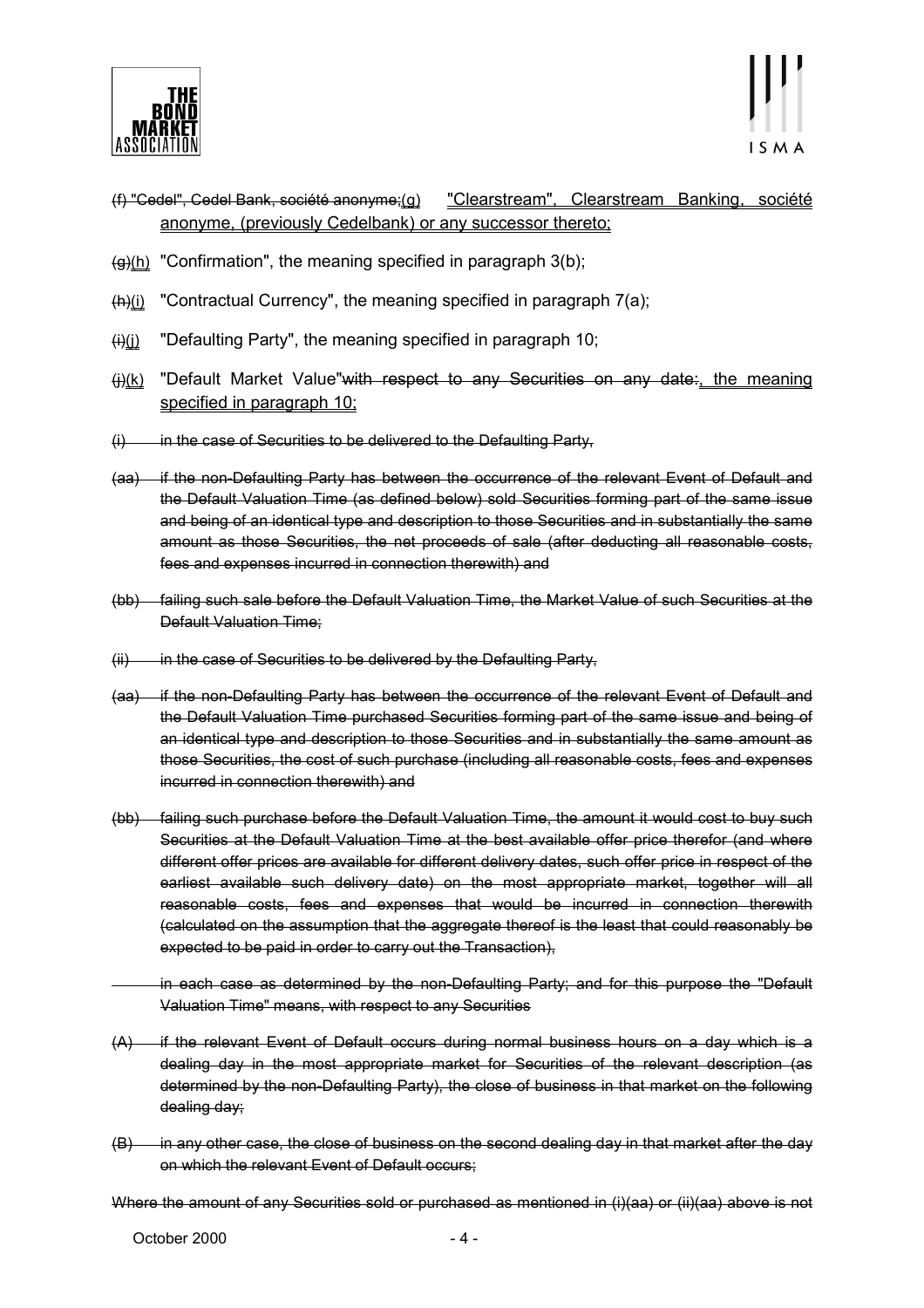

identical to that of the Securities to be valued for the purposes of this definition, the Default Market Value of those Securities shall be ascertained by dividing the net proceeds of sale or cost of purchase by the amount of the Securities sold or purchased so as to obtain a net unit price and multiplying that net unit price by the amount of the Securities to be valued;

- $(k)(l)$  "Default Notice", a written notice served by the non-Defaulting Party on the Defaulting Party under paragraph 10 stating that an event shall be treated as an Event of Default for the purposes of this Agreement;
- (m) "Default Valuation Notice", the meaning specified in paragraph 10;
- (n) "Default Valuation Time", the meaning specified in paragraph 10;
- (o) "Deliverable Securities", the meaning specified in paragraph 10;
- $(p)$ (H) "Designated Office", with respect to a party, a branch or office of that party which is specified as such in Annex I hereto or such other branch or office as may be agreed to by the parties;
- $(m)(q)$  "Distributions", the meaning specified in sub-paragraph  $(s)(w)$  below;
- $(n)(r)$  "Equivalent Margin Securities", Securities equivalent to Securities previously transferred as Margin Securities;
- $\left(\frac{\Theta}{\Theta}\right)$  "Equivalent Securities", with respect to a Transaction, Securities equivalent to Purchased Securities under that Transaction. If and to the extent that such Purchased Securities have been redeemed, the expression shall mean a sum of money equivalent to the proceeds of the redemption;
- $(p)(t)$  Securities are "equivalent to" other Securities for the purposes of this Agreement if they are: (i) of the same issuer; (ii) part of the same issue; and (iii) of an identical type, nominal value, description and (except where otherwise stated) amount as those other Securities, provided that  $-\frac{1}{2}$ 
	- (q)(A) Securities will be equivalent to other Securities notwithstanding that those Securities have been redenominated into euro or that the nominal value of those Securities has changed in connection with such redenomination; and
	- (B) where Securities have been converted, subdivided or consolidated or have become the subject of a takeover or the holders of Securities have become entitled to receive or acquire other Securities or other property or the Securities have become subject to any similar event, the expression "equivalent to" shall mean Securities equivalent to (as defined in the provisions of this definition preceding the proviso) the original Securities together with or replaced by a sum of money or Securities or other property equivalent to (as so defined) that receivable by holders of such original Securities resulting from such event;
- (u) "Euroclear", Morgan Guaranty Trust Company of New York, Brussels office, as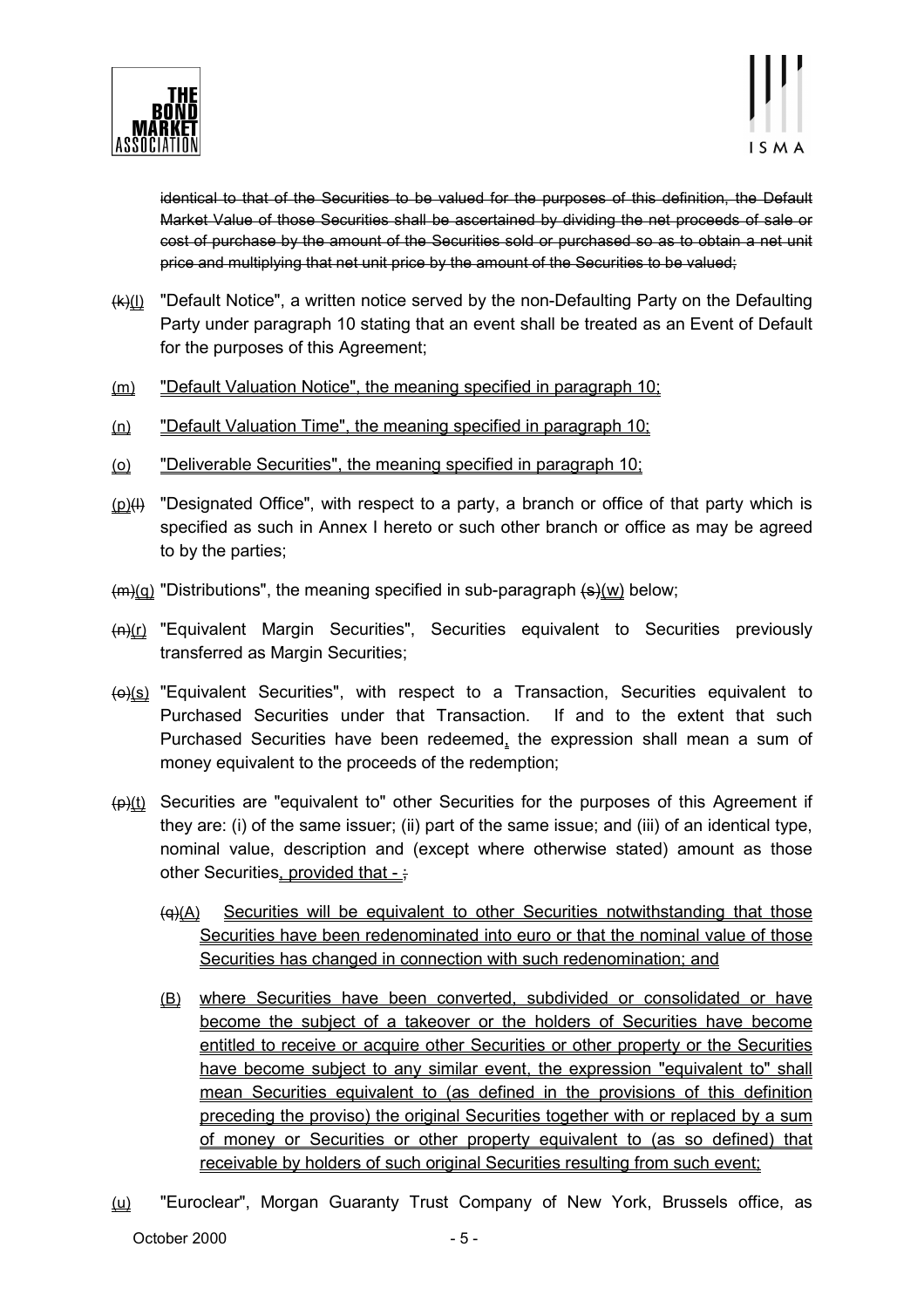

operator of the Euroclear System or any successor thereto;;

- $(F)(y)$  "Event of Default", the meaning specified in paragraph 10 hereof;
- $\frac{1}{5}(x)$  "Income", with respect to any Security at any time, all interest, dividends or other distributions thereon<del>("Distributions");</del>, but excluding distributions which are a payment or repayment of principal in respect of the relevant securities ("Distributions");
- $H(x)$  "Income Payment Date", with respect to any Securities, the date on which Income is paid in respect of such Securities or, in the case of registered Securities, the date by reference to which particular registered holders are identified as being entitled to payment of Income;
- $(u)(y)$  "LIBOR", in relation to any sum in any currency, the one month London Inter Bank Offered Rate in respect of that currency as quoted on page 3750 on the Bridge Telerate Service (or such other page as may replace page 3750 on that service) as of 11:00 a.m., London time, on the date on which it is to be determined;
- $(x)(z)$  "Margin Ratio", with respect to a Transaction, the Market Value of the Purchased Securities at the time when the Transaction was entered into divided by the Purchase Price (and so that, where a Transaction relates to Securities of different descriptions and the Purchase Price is apportioned by the parties among Purchased Securities of each such description, a separate Margin Ratio shall apply in respect of Securities of each such description), or such other proportion as the parties may agree with respect to that Transaction;
- (w)(aa) "Margin Securities", in relation to a Margin Transfer, Securities reasonably acceptable to the party calling for such Margin Transfer;
- $(x)$ (bb) "Margin Transfer", any, or any combination, of the payment or repayment of Cash Margin and the transfer of Margin Securities or Equivalent Margin Securities;
- (y)(cc) "Market Value", with respect to any Securities as of any time on any date, the price for such Securities at such time on such date obtained from a generally recognised source agreed to by the parties (and where different prices are obtained for different delivery dates, the price so obtainable for the earliest available such delivery date) (provided that the price of Securities that are suspended shall (for the purposes of paragraph 4) be nil unless the parties otherwise agree and (for all other purposes) shall be the price of those Securities as of close of business on the dealing day in the relevant market last preceding the date of suspension) plus the aggregate amount of Income which, as of such date, has accrued but not yet been paid in respect of the Securities to the extent not included in such price as of such date, and for these purposes any sum in a currency other than the Contractual Currency for the Transaction in question shall be converted into such Contractual Currency at the Spot Rate prevailing at the relevant time;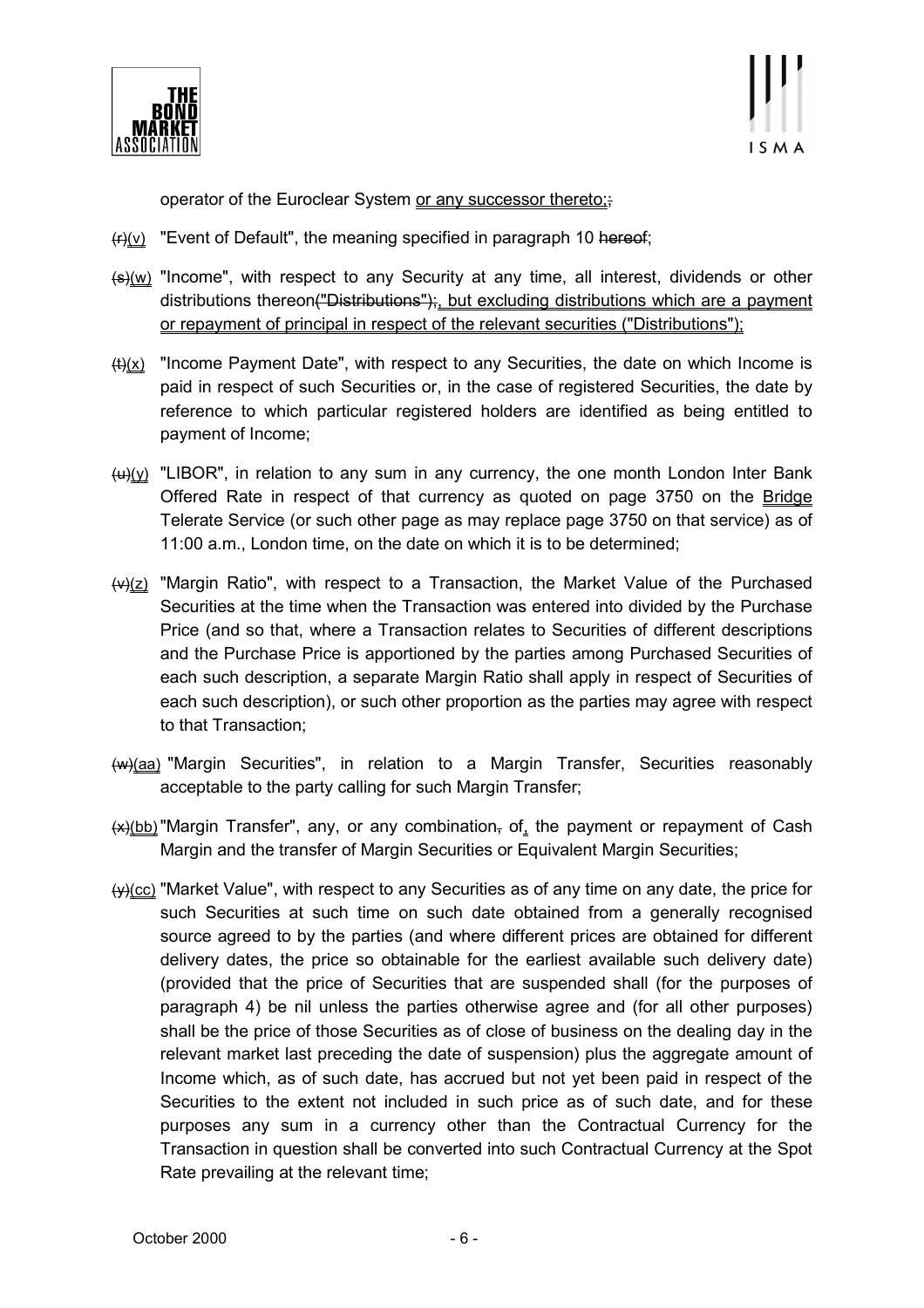

 $\left\langle \frac{1}{2}\right\rangle$  (dd) "Net Exposure", the meaning specified in paragraph 4(c);

- $(aa)(ee)$ the "Net Margin" provided to a party at any time, the excess (if any) at that time of (i) the sum of the amount of Cash Margin paid to that party (including accrued interest on such Cash Margin which has not been paid to the other party) and the Market Value of Margin Securities transferred to that party under paragraph 4(a) (excluding any Cash Margin which has been repaid to the other party and any Margin Securities in respect of which Equivalent Margin Securities have been transferred to the other party) over (ii) the sum of the amount of Cash Margin paid to the other party (including accrued interest on such Cash Margin which has not been paid by the other party) and the Market Value of Margin Securities transferred to the other party under paragraph 4(a) (excluding any Cash Margin which has been repaid by the other party and any Margin Securities in respect of which Equivalent Margin Securities have been transferred by the other party) and for this purpose any amounts not denominated in the Base Currency shall be converted into the Base Currency at the Spot Rate prevailing at the relevant time;
- (bb)(ff)"Net Paying Securities", Securities which are of a kind such that, were they to be the subject of a Transaction to which paragraph 5 applies, any payment made by Buyer under paragraph 5 would be one in respect of which either Buyer would or might be required to make a withholding or deduction for or on account of taxes or duties or Seller might be required to make or account for a payment for or on account of taxes or duties (in each case other than tax on overall net income) by reference to such payment;
- (cc) "New Purchased Securities"(gg) "Net Value", the meaning specified in paragraph 8(a) of this Agreement; 10;

(dd)(hh)"New Purchased Securities", the meaning specified in paragraph 8(a);

- (ii) "Price Differential", with respect to any Transaction as of any date, the aggregate amount obtained by daily application of the Pricing Rate for such Transaction to the Purchase Price for such Transaction (on a 360 day basis or 365 day basis in accordance with the applicable ISMA convention, unless otherwise agreed between the parties for the Transaction), for the actual number of days during the period commencing on (and including) the Purchase Date for such Transaction and ending on (but excluding) the date of calculation or, if earlier, the Repurchase Date;
- (ee)(jj) "Pricing Rate", with respect to any Transaction, the per annum percentage rate for calculation of the Price Differential agreed to by Buyer and Seller in relation to that Transaction;
- (ff)(kk) "Purchase Date", with respect to any Transaction, the date on which Purchased Securities are to be sold by Seller to Buyer in relation to that Transaction;

(gg)(II) "Purchase Price", on the Purchase Date, the price at which Purchased Securities are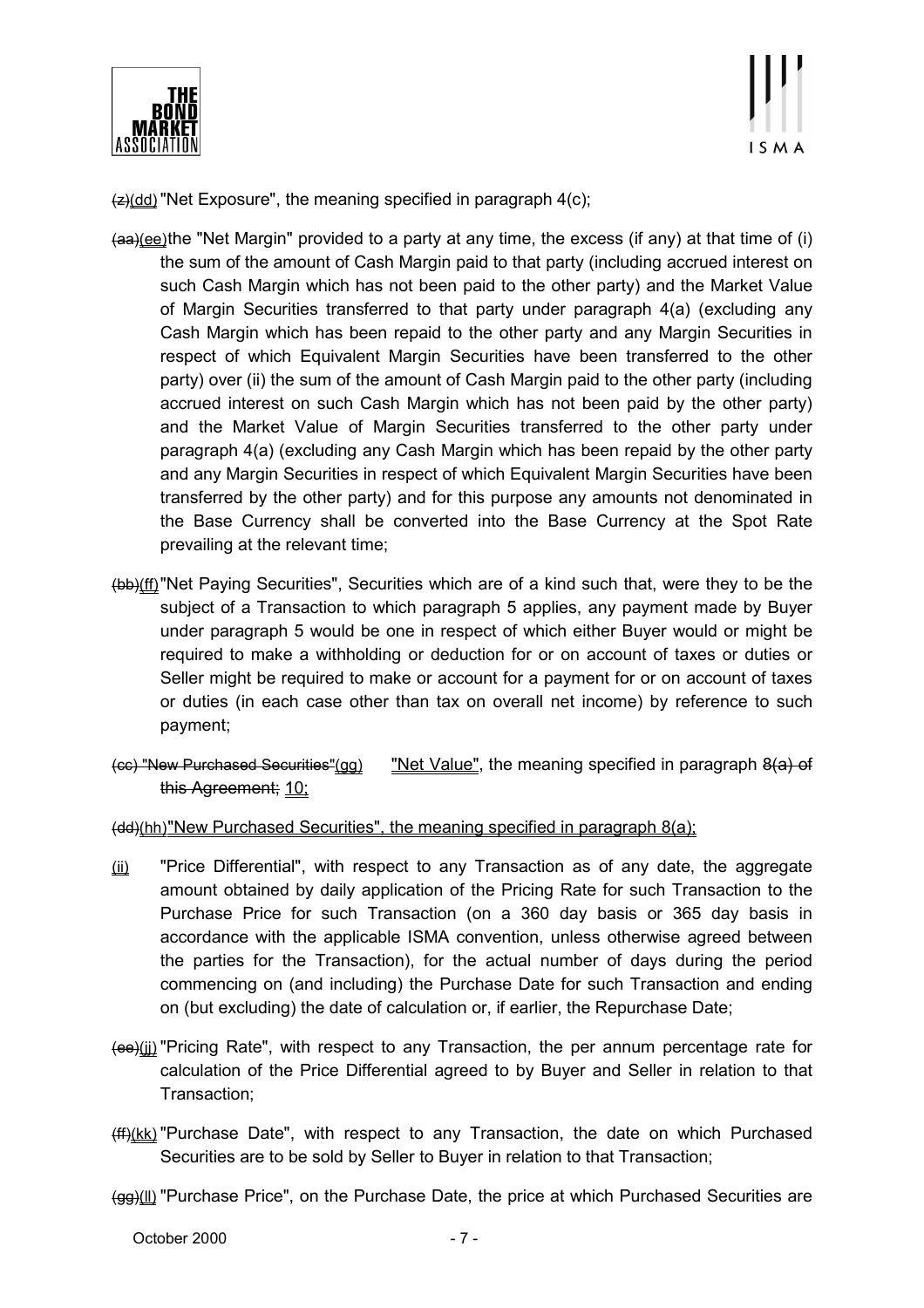

sold or are to be sold by Seller to Buyer;

(hh)(mm) "Purchased Securities", with respect to any Transaction, the Securities sold or to be sold by Seller to Buyer under that Transaction, and any New Purchased Securities transferred by Seller to Buyer under paragraph 8 of this Agreement in respect of that Transaction;

#### (nn) "Receivable Securities", the meaning specified in paragraph 10;

- $(0)$ (iii) "Repurchase Date", with respect to any Transaction, the date on which Buyer is to sell Equivalent Securities to Seller in relation to that Transaction;
- (iii)(pp) "Repurchase Price", with respect to any Transaction and as of any date, the sum of the Purchase Price and the Price Differential as of such date;

#### (qq) "Special Default Notice", the meaning specified in paragraph 14;

- (rr)(kk)"Spot Rate", where an amount in one currency is to be converted into a second currency on any date, unless the parties otherwise agree, the spot rate of exchange quoted by Barclays Bank PLC in the London inter-bank market for the sale by it of such second currency against a purchase by it of such first currency;
- (ss) "TARGET", the Trans-European Automated Real-time Gross Settlement Express Transfer System;
- $(t)$ <sub>(tt)</sub>( $\mu$ ) "Term", with respect to any Transaction, the interval of time commencing with the Purchase Date and ending with the Repurchase Date;
- $(mm)(uu)$  "Termination", with respect to any Transaction, refers to the requirement with respect to such Transaction for Buyer to sell Equivalent Securities against payment by Seller of the Repurchase Price in accordance with paragraph 3(f), and reference to a Transaction having a "fixed term" or being "terminable upon demand" shall be construed accordingly;

#### (vv) "Transaction Costs", the meaning specified in paragraph 10;

 $(ww)(nn)$  "Transaction Exposure", with respect to any Transaction at any time during the period from the Purchase Date to the Repurchase Date (or, if later, the date on which Equivalent Securities are delivered to Seller or the Transaction is terminated under paragraph  $10(e)$   $10(q)$  or  $10(f)$ )  $10(h)$ ), the difference between (i) the Repurchase Price at such time multiplied by the applicable Margin Ratio (or, where the Transaction relates to Securities of more than one description to which different Margin Ratios apply, the amount produced by multiplying the Repurchase Price attributable to Equivalent Securities of each such description by the applicable Margin Ratio and aggregating the resulting amounts, the Repurchase Price being for this purpose attributed to Equivalent Securities of each such description in the same proportions as those in which the Purchase Price was apportioned among the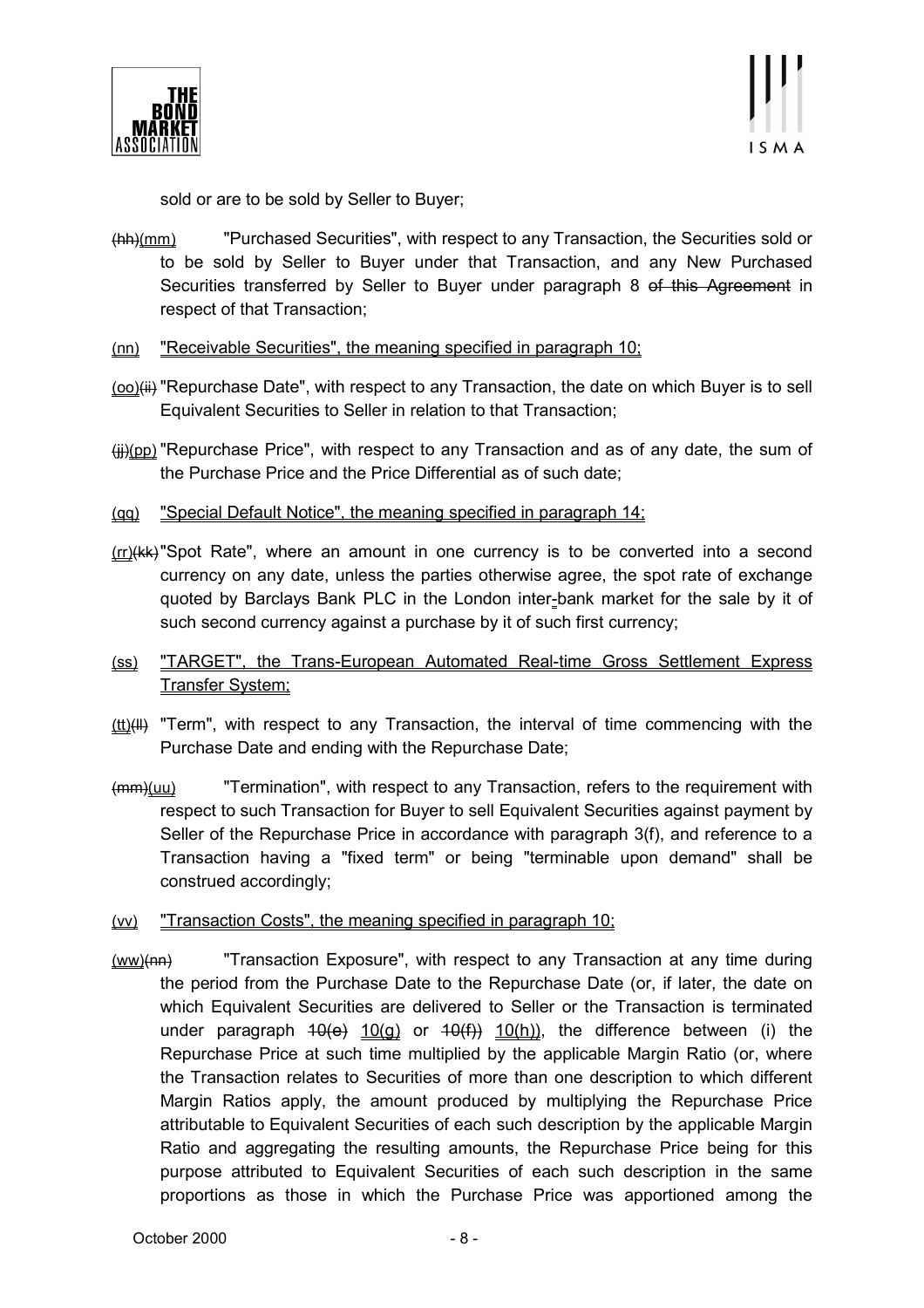

Purchased Securities) and (ii) the Market Value of Equivalent Securities at such time. If (i) is greater than (ii), Buyer has a Transaction Exposure for that Transaction equal to that excess. If (ii) is greater than (i), Seller has a Transaction Exposure for that Transaction equal to that excess; and

 $(0, \frac{\partial \phi}{\partial x})$  except in paragraphs  $14(b)(i)$  and 18, references in this Agreement to "written" communications and communications "in writing" include communications made through any electronic system agreed between the parties which is capable of reproducing such communication in hard copy form.

#### 3. **Initiation; Confirmation; Termination**

- (a) A Transaction may be entered into orally or in writing at the initiation of either Buyer or Seller.
- (b) Upon agreeing to enter into a Transaction hereunder Buyer or Seller (or both), as shall have been agreed, shall promptly deliver to the other party written confirmation of such Transaction (a "Confirmation").

The Confirmation shall describe the Purchased Securities (including CUSIP or CINS ISIN or other identifying number or numbers, if any), identify Buyer and Seller and set forth -

- (i) the Purchase Date;
- (ii) the Purchase Price;
- (iii) the Repurchase Date, unless the Transaction is to be terminable on demand (in which case the Confirmation will shall state that it is terminable on demand);
- (iv) the Pricing Rate applicable to the Transaction;
- (v) in respect of each party the details of the bank account[s] to which payments to be made hereunder are to be credited;
- (vi) where the Buy/Sell Back Annex III applies, whether the Transaction is a Repurchase Transaction or a Buy/Sell Back Transaction;
- (vii) where the Agency Annex  $W$  applies, whether the Transaction is an Agency Transaction and, if so, the identity of the party which is acting as agent and the name, code or identifier of the Principal; and
- (viii) any additional terms or conditions of the Transaction;

and may be in the form of Annex II hereto or may be in any other form to which the parties agree.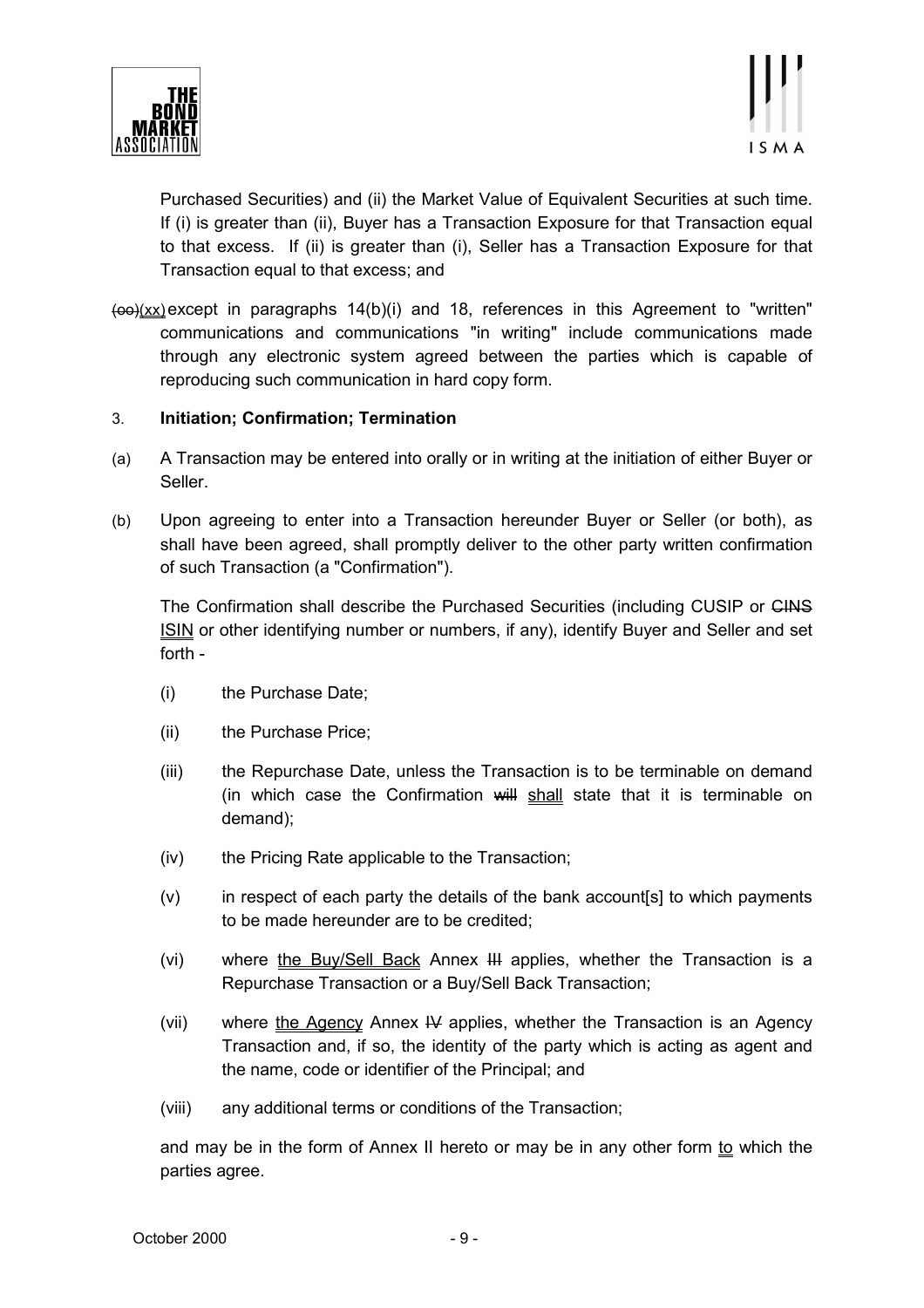

The Confirmation relating to a Transaction shall, together with this Agreement, constitute prima facie evidence of the terms agreed between Buyer and Seller for that Transaction, unless objection is made with respect to the Confirmation promptly after receipt thereof. In the event of any conflict between the terms of such Confirmation and this Agreement, the Confirmation shall prevail in respect of that Transaction and those terms only.

- (c) On the Purchase Date for a Transaction, Seller shall transfer the Purchased Securities to Buyer or its agent against the payment of the Purchase Price by Buyer.
- (d) Termination of a Transaction will be effected, in the case of on demand Transactions, on the date specified for Termination in such demand, and, in the case of fixed term Transactions, on the date fixed for Termination.
- (e) In the case of on demand Transactions, demand for Termination shall be made by Buyer or Seller, by telephone or otherwise, and shall provide for Termination to occur after not less than the minimum period as is customarily required for the settlement or delivery of money or Equivalent Securities of the relevant kind.
- (f) On the Repurchase Date, Buyer shall transfer to Seller or its agent Equivalent Securities against the payment of the Repurchase Price by Seller (less any amount then payable and unpaid by Buyer to Seller pursuant to paragraph 5).

#### 4. **Margin Maintenance**

- (a) If at any time either party has a Net Exposure in respect of the other party it may by notice to the other party require the other party to make a Margin Transfer to it of an aggregate amount or value at least equal to that Net Exposure.
- (b) A notice under sub-paragraph (a) above may be given orally or in writing.
- (c) For the purposes of this Agreement a party has a Net Exposure in respect of the other party if the aggregate of all the first party's Transaction Exposures plus any amount payable to the first party under paragraph 5 but unpaid less the amount of any Net Margin provided to the first party exceeds the aggregate of all the other party's Transaction Exposures plus any amount payable to the other party under paragraph 5 but unpaid less the amount of any Net Margin provided to the other party; and the amount of the Net Exposure is the amount of the excess. For this purpose any amounts not denominated in the Base Currency shall be converted into the Base Currency at the Spot Rate prevailing at the relevant time.
- (d) To the extent that a party calling for a Margin Transfer has previously paid Cash Margin which has not been repaid or delivered Margin Securities in respect of which Equivalent Margin Securities have not been delivered to it, that party shall be entitled to require that such Margin Transfer be satisfied first by the repayment of such Cash Margin or the delivery of Equivalent Margin Securities but, subject to this, the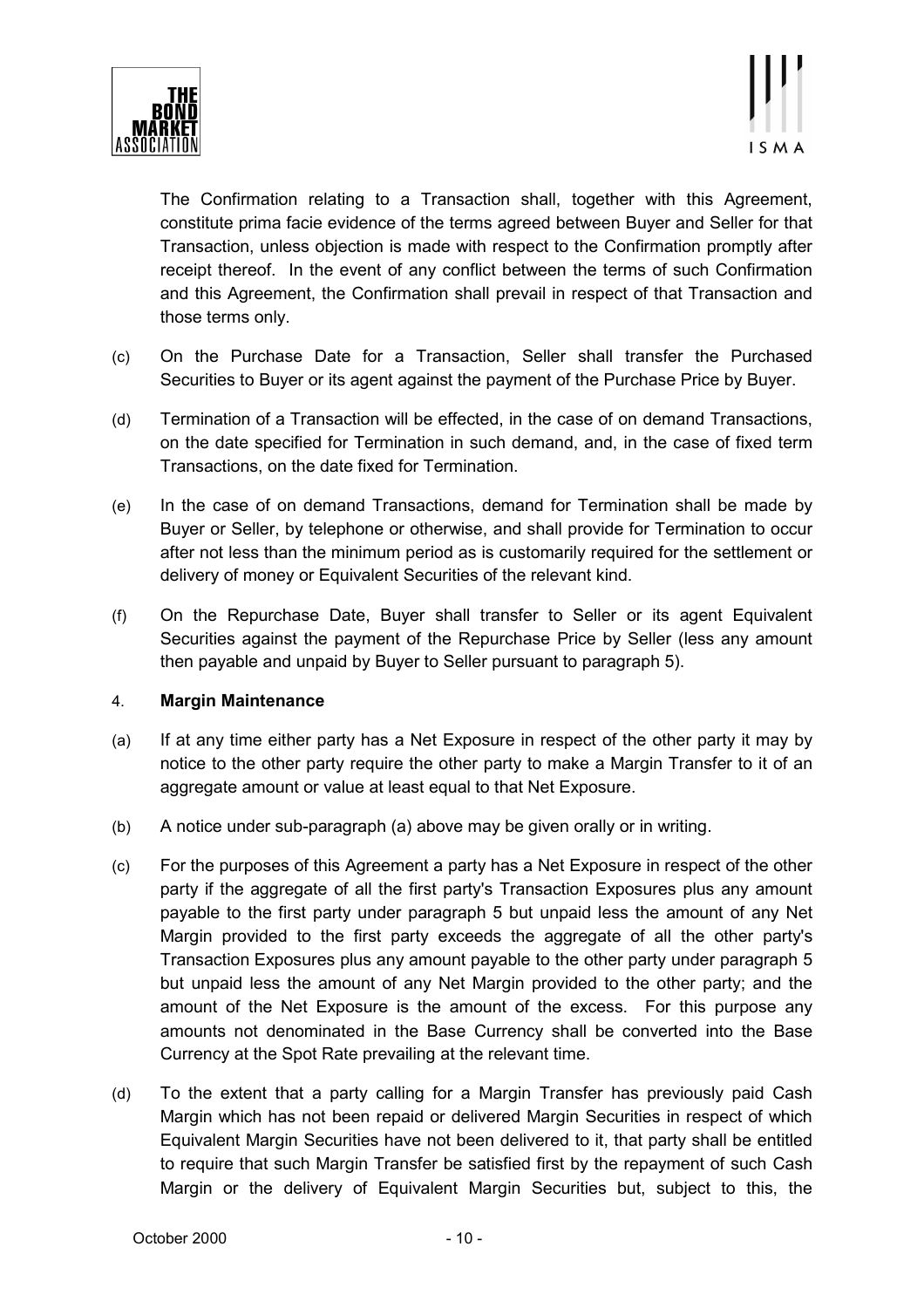composition of a Margin Transfer shall be at the option of the party making such Margin Transfer.

- (e) Any Cash Margin transferred shall be in the Base Currency or such other currency as the parties may agree.
- (f) A payment of Cash Margin shall give rise to a debt owing from the party receiving such payment to the party making such payment. Such debt shall bear interest at such rate, payable at such times, as may be specified in Annex I hereto in respect of the relevant currency or otherwise agreed between the parties, and shall be repayable subject to the terms of this Agreement.
- (g) Where Seller or Buyer becomes obliged under sub-paragraph (a) above to make a Margin Transfer, it shall transfer Cash Margin or Margin Securities or Equivalent Margin Securities within the minimum period specified in Annex I hereto or, if no period is there specified, such minimum period as is customarily required for the settlement or delivery of money, Margin Securities or Equivalent Margin Securities of the relevant kind.
- (h) The parties may agree that, with respect to any Transaction, the provisions of subparagraphs (a) to (g) above shall not apply but instead that margin may be provided separately in respect of that Transaction in which case -
	- (i) that Transaction shall not be taken into account when calculating whether either party has a Net Exposure;
	- (ii) margin shall be provided in respect of that Transaction in such manner as the parties may agree; and
	- (iii) margin provided in respect of that Transaction shall not be taken into account for the purposes of sub-paragraphs (a) to (g) above.
- (i) The parties may agree that any Net Exposure which may arise shall be eliminated not by Margin Transfers under the preceding provisions of this paragraph but by the repricing of Transactions under sub-paragraph (j) below, the adjustment of Transactions under sub-paragraph (k) below or a combination of both these methods.
- (j) Where the parties agree that a Transaction is to be repriced under this sub-paragraph, such repricing shall be effected as follows -
	- (i) the Repurchase Date under the relevant Transaction (the *"*Original Transaction") shall be deemed to occur on the date on which the repricing is to be effected (the "Repricing Date");
	- (ii) the parties shall be deemed to have entered into a new Transaction (the "Repriced Transaction") on the terms set out in (iii) to (vi) below;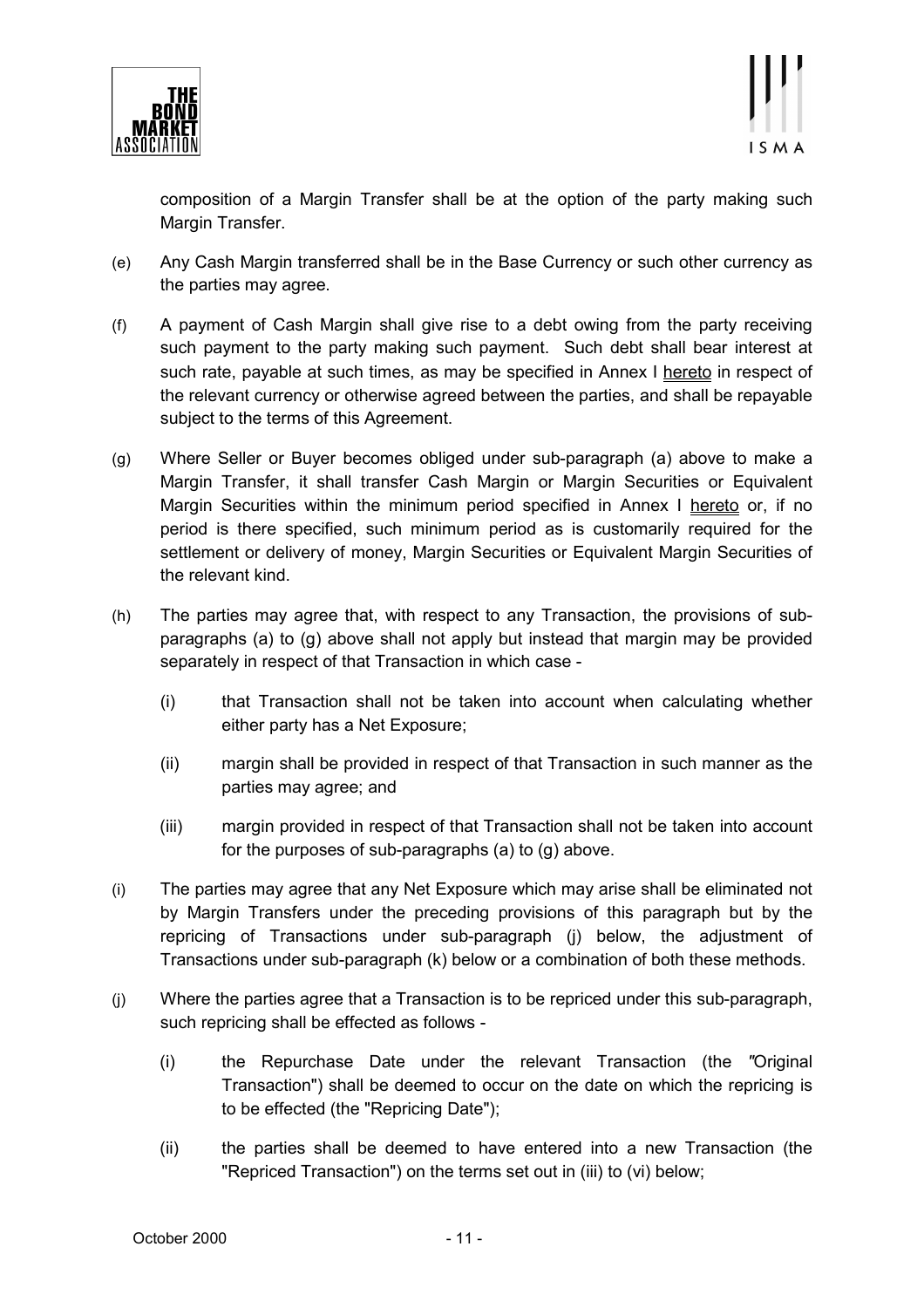

- (iii) the Purchased Securities under the Repriced Transaction shall be Securities equivalent to the Purchased Securities under the Original Transaction;
- (iv) the Purchase Date under the Repriced Transaction shall be the Repricing Date:
- (v) the Purchase Price under the Repriced Transaction shall be such amount as shall, when multiplied by the Margin Ratio applicable to the Original Transaction, be equal to the Market Value of such Securities on the Repricing Date;
- (vi) the Repurchase Date, the Pricing Rate, the Margin Ratio and, subject as aforesaid, the other terms of the Repriced Transaction shall be identical to those of the Original Transaction;
- (vii) the obligations of the parties with respect to the delivery of the Purchased Securities and the payment of the Purchase Price under the Repriced Transaction shall be set off against their obligations with respect to the delivery of Equivalent Securities and payment of the Repurchase Price under the Original Transaction and accordingly only a net cash sum shall be paid by one party to the other. Such net cash sum shall be paid within the period specified in sub-paragraph (g) above.
- (k) The adjustment of a Transaction (the "Original Transaction") under this sub-paragraph shall be effected by the parties agreeing that on the date on which the adjustment is to be made (the "Adjustment Date") the Original Transaction shall be terminated and they shall enter into a new Transaction (the "Replacement Transaction") in accordance with the following provisions :-
	- (i) the Original Transaction shall be terminated on the Adjustment Date on such terms as the parties shall agree on or before the Adjustment Date;
	- (ii) the Purchased Securities under the Replacement Transaction shall be such Securities as the parties shall agree on or before the Adjustment Date (being Securities the aggregate Market Value of which at the Adjustment Date is substantially equal to the Repurchase Price under the Original Transaction at the Adjustment Date multiplied by the Margin Ratio applicable to the Original Transaction);
	- (iii) the Purchase Date under the Replacement Transaction shall be the Adjustment Date;
	- (iv) the other terms of the Replacement Transaction shall be such as the parties shall agree on or before the Adjustment Date; and
	- (v) the obligations of the parties with respect to payment and delivery of Securities on the Adjustment Date under the Original Transaction and the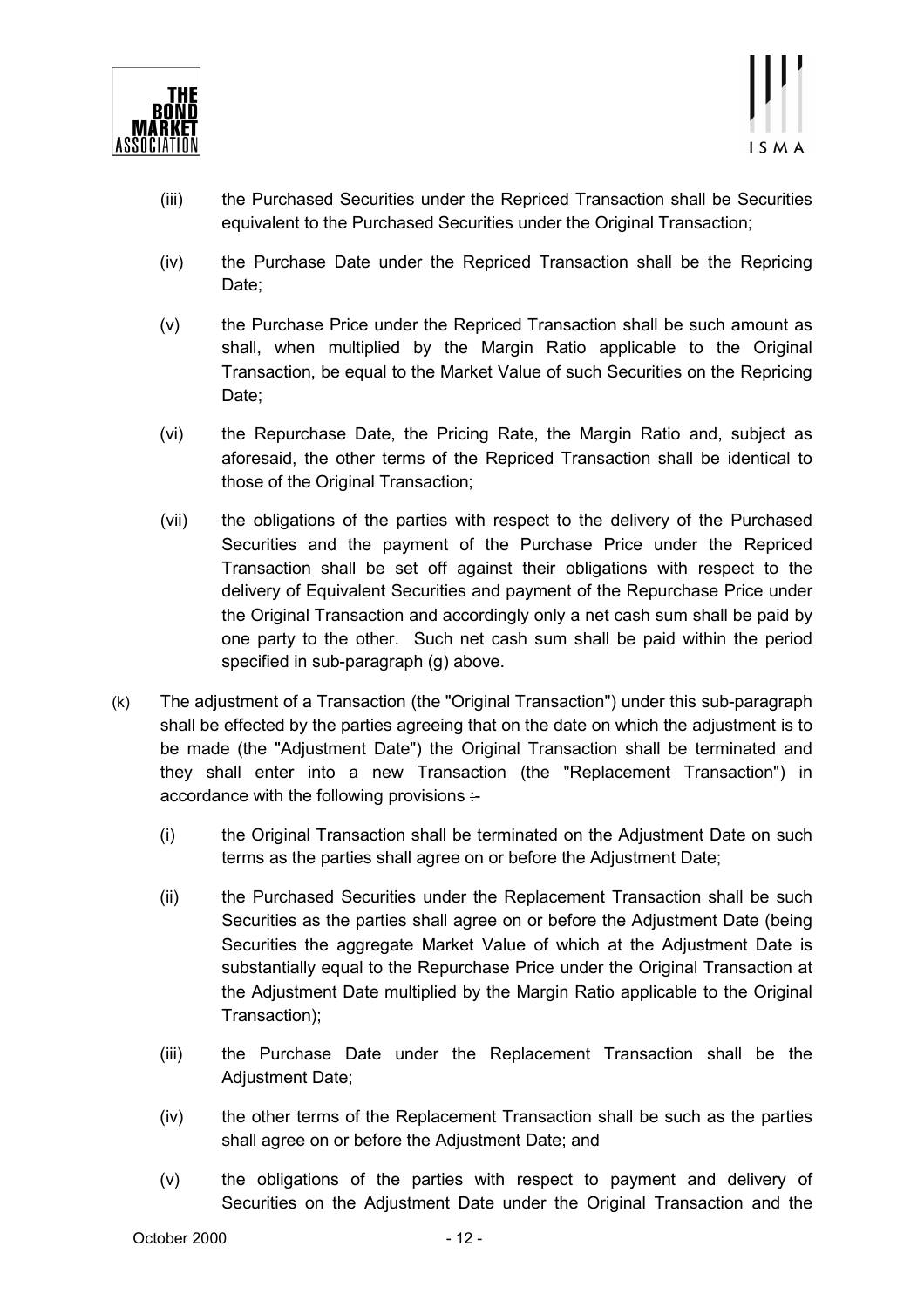

Replacement Transaction shall be settled in accordance with paragraph 6 within the minimum period specified in sub-paragraph (g) above.

#### 5. **Income Payments**

Unless otherwise agreed -

- (i) where the Term of a particular Transaction extends over an Income Payment Date in respect of any Securities subject to that Transaction, Buyer shall on the date such Income is paid by the issuer transfer to or credit to the account of Seller an amount equal to (and in the same currency as) the amount paid by the issuer;
- (ii) where Margin Securities are transferred from one party ("the first party") to the other party ("the second party") and an Income Payment Date in respect of such Securities occurs before Equivalent Margin Securities are transferred by the second party to the first party, the second party shall on the date such Income is paid by the issuer transfer to or credit to the account of the first party an amount equal to (and in the same currency as) the amount paid by the issuer;

and for the avoidance of doubt references in this paragraph to the amount of any income Income paid by the issuer of any Securities shall be to an amount paid without any withholding or deduction for or on account of taxes or duties notwithstanding that a payment of such income Income made in certain circumstances may be subject to such a withholding or deduction.

#### 6. **Payment and Transfer**

- (a) Unless otherwise agreed, all money paid hereunder shall be in immediately available freely convertible funds of the relevant currency. All Securities to be transferred hereunder (i) shall be in suitable form for transfer and shall be accompanied by duly executed instruments of transfer or assignment in blank (where required for transfer) and such other documentation as the transferee may reasonably request, or (ii) shall be transferred through the book entry system of Euroclear or Cedel Clearstream, or (iii) shall be transferred through any other agreed securities clearance system, or (iv) shall be transferred by any other method mutually acceptable to Seller and Buyer.
- (b) Unless otherwise agreed, all money payable by one party to the other in respect of any Transaction shall be paid free and clear of, and without withholding or deduction for, any taxes or duties of whatsoever nature imposed, levied, collected, withheld or assessed by any authority having power to tax, unless the withholding or deduction of such taxes or duties is required by law. In that event, unless otherwise agreed, the paying party shall pay such additional amounts as will result in the net amounts receivable by the other party (after taking account of such withholding or deduction)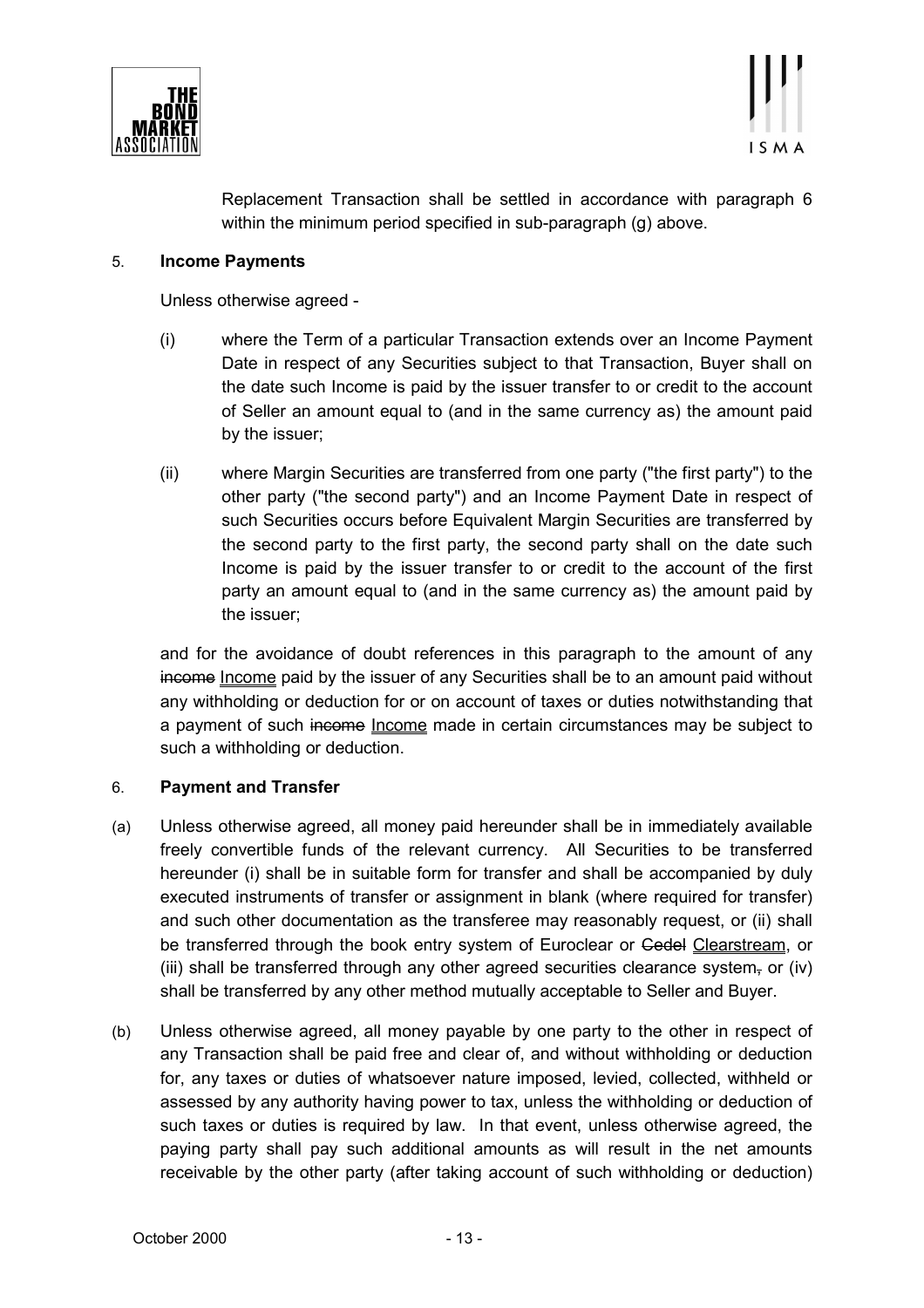



being equal to such amounts as would have been received by it had no such taxes or duties been required to be withheld or deducted.

- (c) Unless otherwise agreed in writing between the parties, under each Transaction transfer of Purchased Securities by Seller and payment of Purchase Price by Buyer against the transfer of such Purchased Securities shall be made simultaneously and transfer of Equivalent Securities by Buyer and payment of Repurchase Price payable by Seller against the transfer of such Equivalent Securities shall be made simultaneously.
- (d) Subject to and without prejudice to the provisions of sub-paragraph 6(c), either party may from time to time in accordance with market practice and in recognition of the practical difficulties in arranging simultaneous delivery of Securities and money waive in relation to any Transaction its rights under this Agreement to receive simultaneous transfer and/or payment provided that transfer and/or payment shall, notwithstanding such waiver, be made on the same day and provided also that no such waiver in respect of one Transaction shall affect or bind it in respect of any other Transaction.
- (e) The parties shall execute and deliver all necessary documents and take all necessary steps to procure that all right, title and interest in any Purchased Securities, any Equivalent Securities, any Margin Securities and any Equivalent Margin Securities shall pass to the party to which transfer is being made upon transfer of the same in accordance with this Agreement, free from all liens, claims, charges and encumbrances.
- (f) Notwithstanding the use of expressions such as "*Repurchase Date*", "*Repurchase Price*", "*margin*", "*Net Margin*", "*Margin Ratio*" and "*substitution*", which are used to reflect terminology used in the market for transactions of the kind provided for in this Agreement, all right, title and interest in and to Securities and money transferred or paid under this Agreement shall pass to the transferee upon transfer or payment, the obligation of the party receiving Purchased Securities or Margin Securities being an obligation to transfer Equivalent Securities or Equivalent Margin Securities.
- (g) Time shall be of the essence in this Agreement.
- (h) Subject to paragraph 10, all amounts in the same currency payable by each party to the other under any Transaction or otherwise under this Agreement on the same date shall be combined in a single calculation of a net sum payable by one party to the other and the obligation to pay that sum shall be the only obligation of either party in respect of those amounts.
- (i) Subject to paragraph 10, all Securities of the same issue, denomination, currency and series, transferable by each party to the other under any Transaction or hereunder on the same date shall be combined in a single calculation of a net quantity of Securities transferable by one party to the other and the obligation to transfer the net quantity of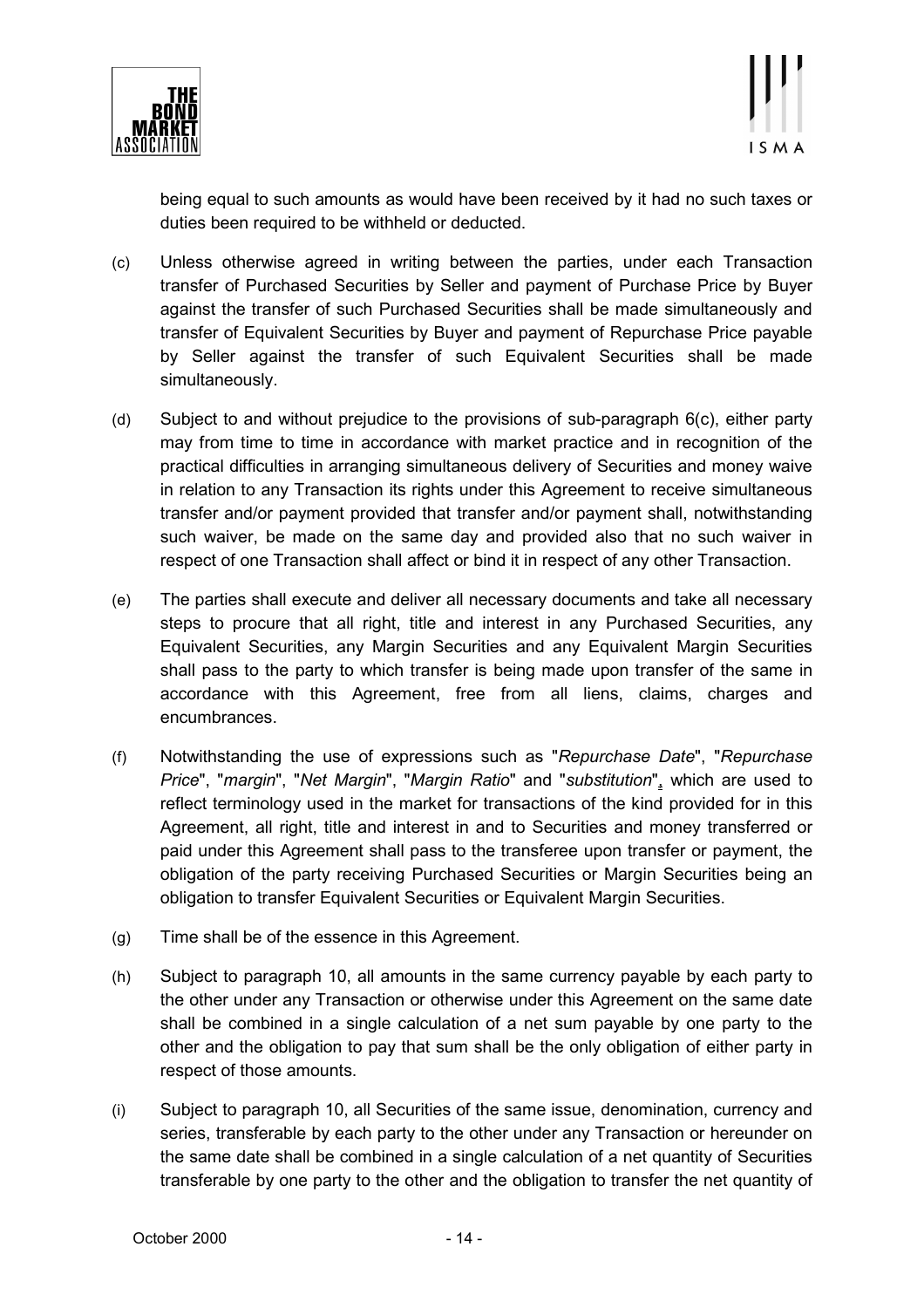

Securities shall be the only obligation of either party in respect of the Securities so transferable and receivable.

 $(i)$  If the parties have specified in Annex I hereto that this paragraph  $6(i)$  shall apply, each obligation of a party under this Agreement (other than an obligation arising under paragraph 10) is subject to the condition precedent that none of those events specified in paragraph 10(a) which are identified in Annex I hereto for the purposes of this paragraph 6(j) (being events which, upon the serving of a Default Notice, would be an Event of Default with respect to the other party) shall have occurred and be continuing with respect to the other party.

#### 7. **Contractual Currency**

- (a) All the payments made in respect of the Purchase Price or the Repurchase Price of any Transaction shall be made in the currency of the Purchase Price (the "Contractual Currency") save as provided in paragraph 10(c)(ii). Notwithstanding the foregoing, the payee of any money may, at its option, accept tender thereof in any other currency, provided, however, that, to the extent permitted by applicable law, the obligation of the payer to pay such money will be discharged only to the extent of the amount of the Contractual Currency that such payee may, consistent with normal banking procedures, purchase with such other currency (after deduction of any premium and costs of exchange) for delivery within the customary delivery period for spot transactions in respect of the relevant currency.
- (b) If for any reason the amount in the Contractual Currency received by a party, including amounts received after conversion of any recovery under any judgment or order expressed in a currency other than the Contractual Currency, falls short of the amount in the Contractual Currency due and payable, the party required to make the payment will, as a separate and independent obligation, to the extent permitted by applicable law, immediately transfer such additional amount in the Contractual Currency as may be necessary to compensate for the shortfall.
- (c) If for any reason the amount in the Contractual Currency received by a party exceeds the amount of the Contractual Currency due and payable, the party receiving the transfer will refund promptly the amount of such excess.

#### 8. **Substitution**

(a) A Transaction may at any time between the Purchase Date and Repurchase Date, if Seller so requests and Buyer so agrees, be varied by the transfer by Buyer to Seller of Securities equivalent to the Purchased Securities, or to such of the Purchased Securities as shall be agreed, in exchange for the transfer by Seller to Buyer of other Securities of such amount and description as shall be agreed ("New Purchased Securities") (being Securities having a Market Value at the date of the variation at least equal to the Market Value of the Equivalent Securities transferred to Seller).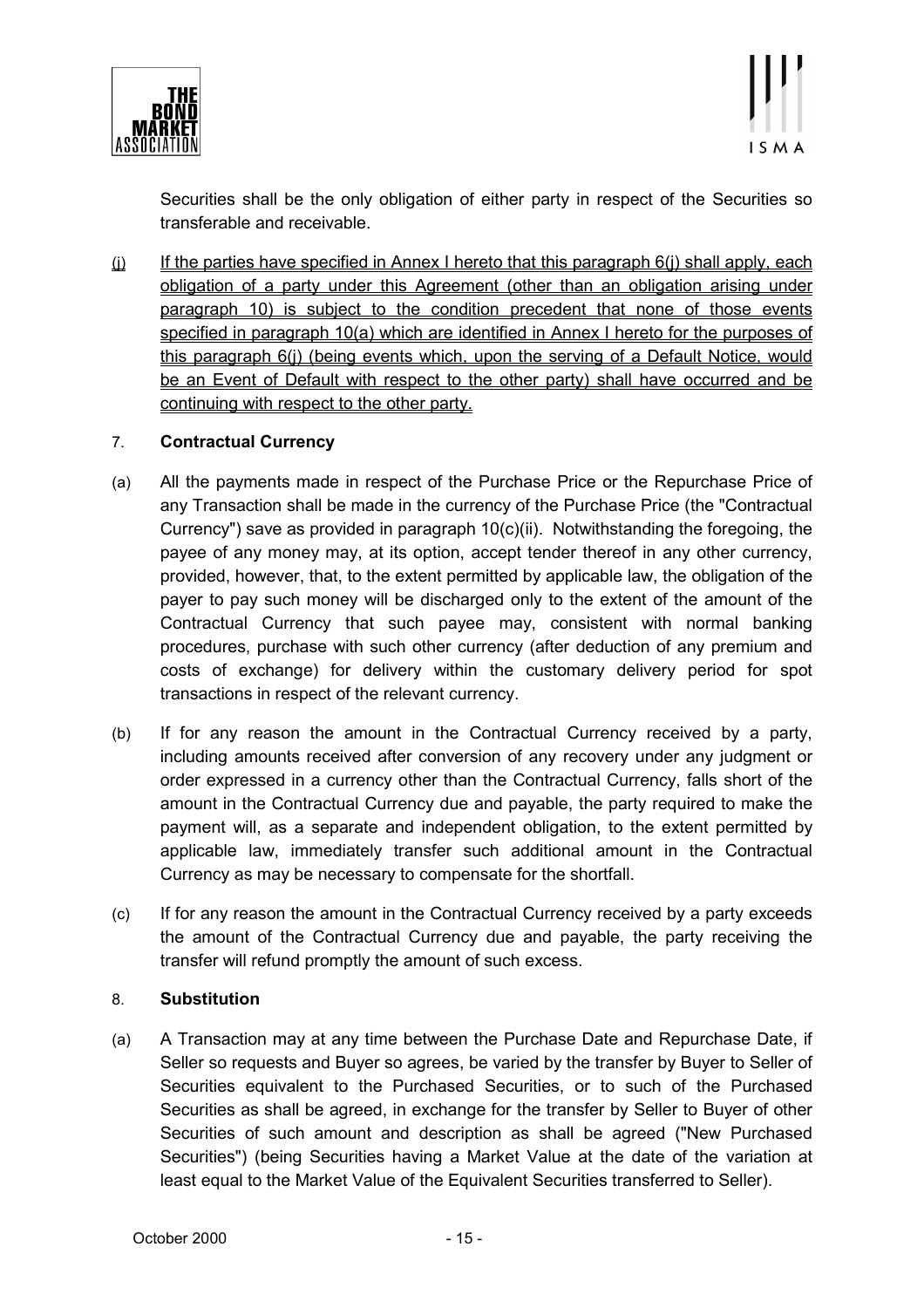

- (b) Any variation under sub-paragraph (a) above shall be effected, subject to paragraph 6(d), by the simultaneous transfer of the Equivalent Securities and New Purchased Securities concerned.
- (c) A Transaction which is varied under sub-paragraph (a) above shall thereafter continue in effect as though the Purchased Securities under that Transaction consisted of or included the New Purchased Securities instead of the Securities in respect of which Equivalent Securities have been transferred to Seller.
- (d) Where either party has transferred Margin Securities to the other party it may at any time before Equivalent Margin Securities are transferred to it under paragraph 4 request the other party to transfer Equivalent Margin Securities to it in exchange for the transfer to the other party of new Margin Securities having a Market Value at the time of transfer at least equal to that of such Equivalent Margin Securities. If the other party agrees to the request, the exchange shall be effected, subject to paragraph 6(d), by the simultaneous transfer of the Equivalent Margin Securities and new Margin Securities concerned. Where either or both of such transfers is or are effected through a settlement system in circumstances which under the rules and procedures of that settlement system give rise to a payment by or for the account of one party to or for the account of the other party, the parties shall cause such payment or payments to be made outside that settlement system, for value the same day as the payments made through that settlement system, as shall ensure that the exchange of Equivalent Margin Securities and new Margin Securities effected under this sub-paragraph does not give rise to any net payment of cash by either party to the other.

#### 9. **Representations**

Each party represents and warrants to the other that -

- (a) it is duly authorised to execute and deliver this Agreement, to enter into the Transactions contemplated hereunder and to perform its obligations hereunder and thereunder and has taken all necessary action to authorise such execution, delivery and performance;
- (b) it will engage in this Agreement and the Transactions contemplated hereunder (other than Agency Transactions) as principal;
- (c) the person signing this Agreement on its behalf is, and any person representing it in entering into a Transaction will be, duly authorised to do so on its behalf;
- (d) it has obtained all authorisations of any governmental or regulatory body required in connection with this Agreement and the Transactions contemplated hereunder and such authorisations are in full force and effect;
- (e) the execution, delivery and performance of this Agreement and the Transactions contemplated hereunder will not violate any law, ordinance, charter, bye by-law or rule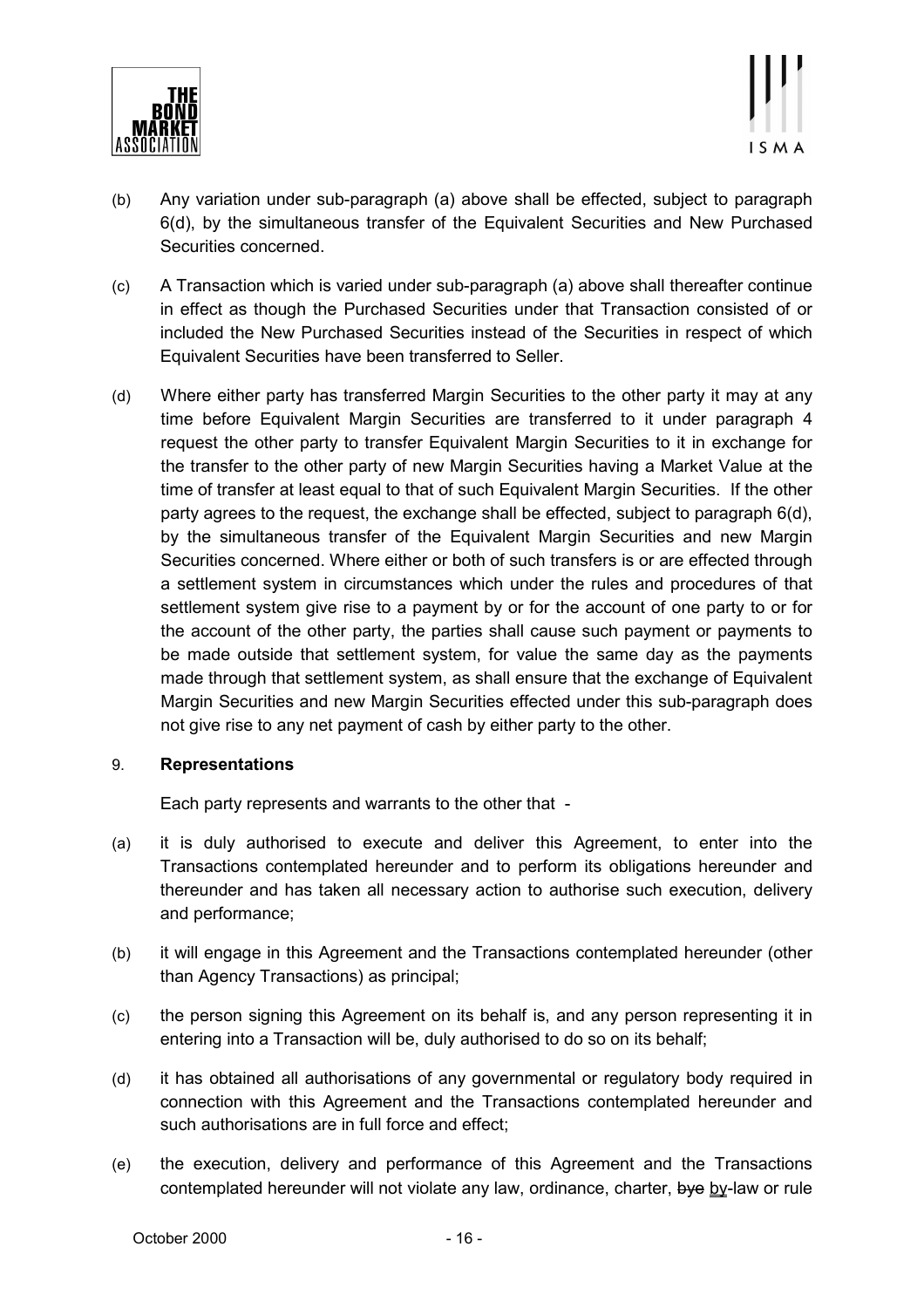

applicable to it or any agreement by which it is bound or by which any of its assets are affected;

- (f) it has satisfied itself and will continue to satisfy itself as to the tax implications of the Transactions contemplated hereunder;
- (g) in connection with this Agreement and each Transaction  $\div$ 
	- (i) unless there is a written agreement with the other party to the contrary, it is not relying on any advice (whether written or oral) of the other party, other than the representations expressly set out in this Agreement;
	- (ii) it has made and will make its own decisions regarding the entering into of any Transaction based upon its own judgment and upon advice from such professional advisers as it has deemed it necessary to consult;
	- (iii) it understands the terms, conditions and risks of each Transaction and is willing to assume (financially and otherwise) those risks; and
- (h) at the time of transfer to the other party of any Securities it will have the full and unqualified right to make such transfer and that upon such transfer of Securities the other party will receive all right, title and interest in and to those Securities free of any lien, claim, charge or encumbrance.; and
- (i) the paying and collecting arrangements applied in relation to any Securities prior to their transfer from that party to the other under this Agreement will not have resulted in the payment of any Income in respect of such Securities to the party transferring such Securities under deduction or withholding for or on account of UK tax.

On the date on which any Transaction is entered into pursuant hereto, and on each day on which Securities, Equivalent Securities, Margin Securities or Equivalent Margin Securities are to be transferred under any Transaction, Buyer and Seller shall each be deemed to repeat all the foregoing representations. For the avoidance of doubt and notwithstanding any arrangements which Seller or Buyer may have with any third party, each party will be liable as a principal for its obligations under this Agreement and each Transaction.

## 10. **Events of Default**

- (a) If any of the following events (each an "Event of Default") occurs in relation to either party (the "Defaulting Party", the other party being the "non-Defaulting Party") whether acting as Seller or Buyer -
	- (i) Buyer fails to pay the Purchase Price upon the applicable Purchase Date or Seller fails to pay the Repurchase Price upon the applicable Repurchase Date, and the non-Defaulting Party serves a Default Notice on the Defaulting Party; or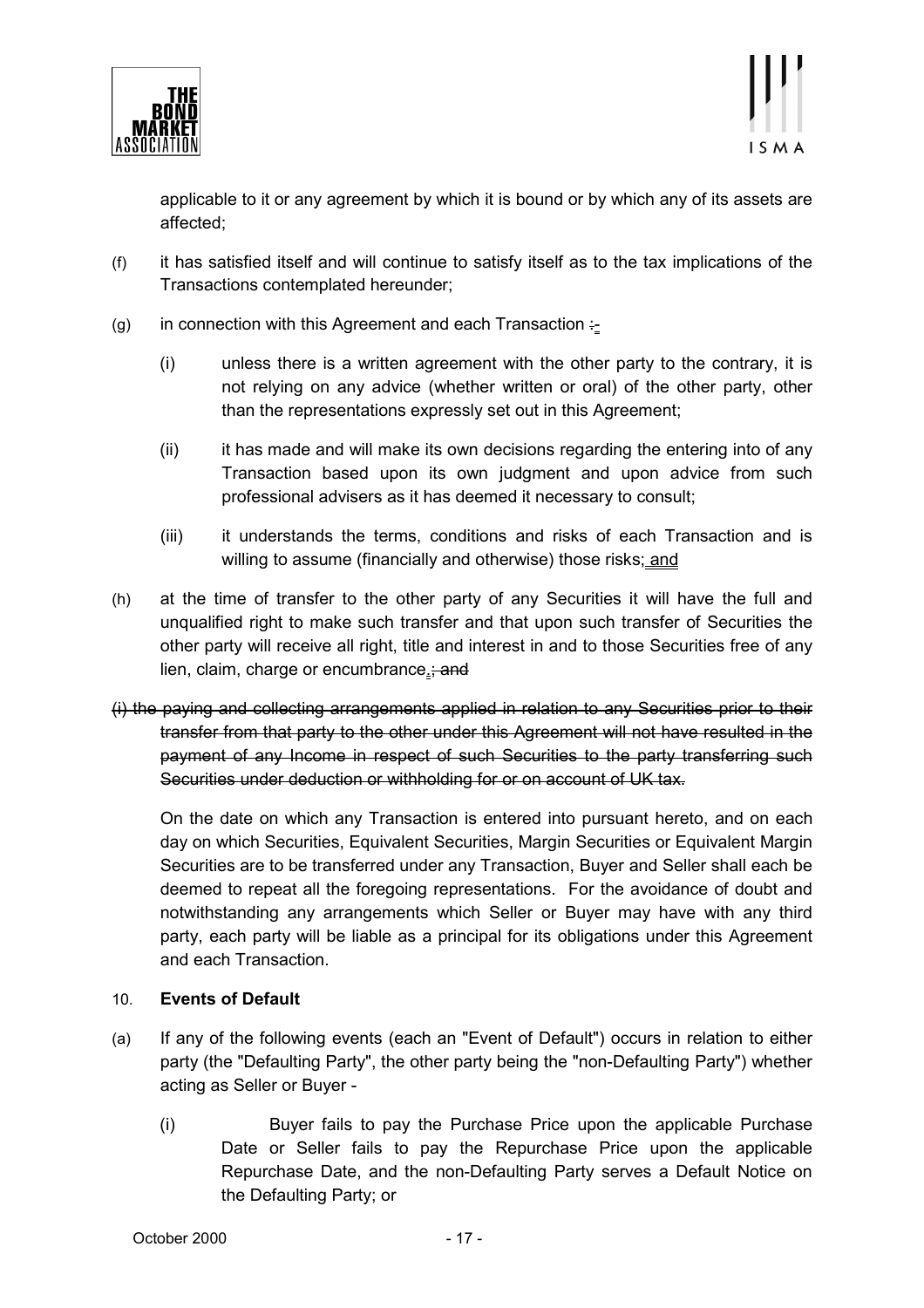

- (ii) if the parties have specified in Annex I hereto that this sub-paragraph shall apply, Seller fails to deliver Purchased Securities on the Purchase Date or Buyer fails to deliver Equivalent Securities on the Repurchase Date, and the non-Defaulting Party serves a Default Notice on the Defaulting Party; or
- (iii) Seller or Buyer fails to pay when due any sum payable under subparagraph (g) or (h) below, and the non-Defaulting Party serves a Default Notice on the Defaulting Party; or
- $(iv)$  (iii) Seller or Buyer fails to comply with paragraph 4 and the non-Defaulting Party serves a Default Notice on the Defaulting Party; or
- $(v)$  (iii) Seller or Buyer fails to comply with paragraph 5 and the non-Defaulting Party serves a Default Notice on the Defaulting Party; or
- (vi)  $(ix)$  an Act of Insolvency occurs with respect to Seller or Buyer and (except in the case of an Act of Insolvency which is the presentation of a petition for winding-up or any analogous proceeding or the appointment of a liquidator or analogous officer of the Defaulting Party in which case no such notice shall be required) the non-Defaulting Party serves a Default Notice on the Defaulting Party; or
- (vii)  $\left\langle v\right\rangle$  any representations made by Seller or Buyer are incorrect or untrue in any material respect when made or repeated or deemed to have been made or repeated, and the non-Defaulting Party serves a Default Notice on the Defaulting Party; or
- (viii)  $(vii)$   $(viii)$  Seller or Buyer admits to the other that it is unable to, or intends not to, perform any of its obligations hereunder and/or in respect of any Transaction and the non-Defaulting Party serves a Default Notice on the Defaulting Party; or
- $(x)$  (ix)  $(yii)$  Seller or Buyer is suspended or expelled from membership of or participation in any securities exchange or association or other self regulating organisation, or suspended from dealing in securities by any government agency, or any of the assets of either Seller or Buyer or the assets of investors held by, or to the order of, Seller or Buyer are transferred or ordered to be transferred to a trustee by a regulatory authority pursuant to any securities regulating legislation and the non-Defaulting Party serves a Default Notice on the Defaulting Party; or
- $(x)$  ( $\overline{\text{with}}$  Seller or Buyer fails to perform any other of its obligations hereunder and does not remedy such failure within 30 days after notice is given by the non-Defaulting Party requiring it to do so, and the non-Defaulting Party serves a Default Notice on the Defaulting Party;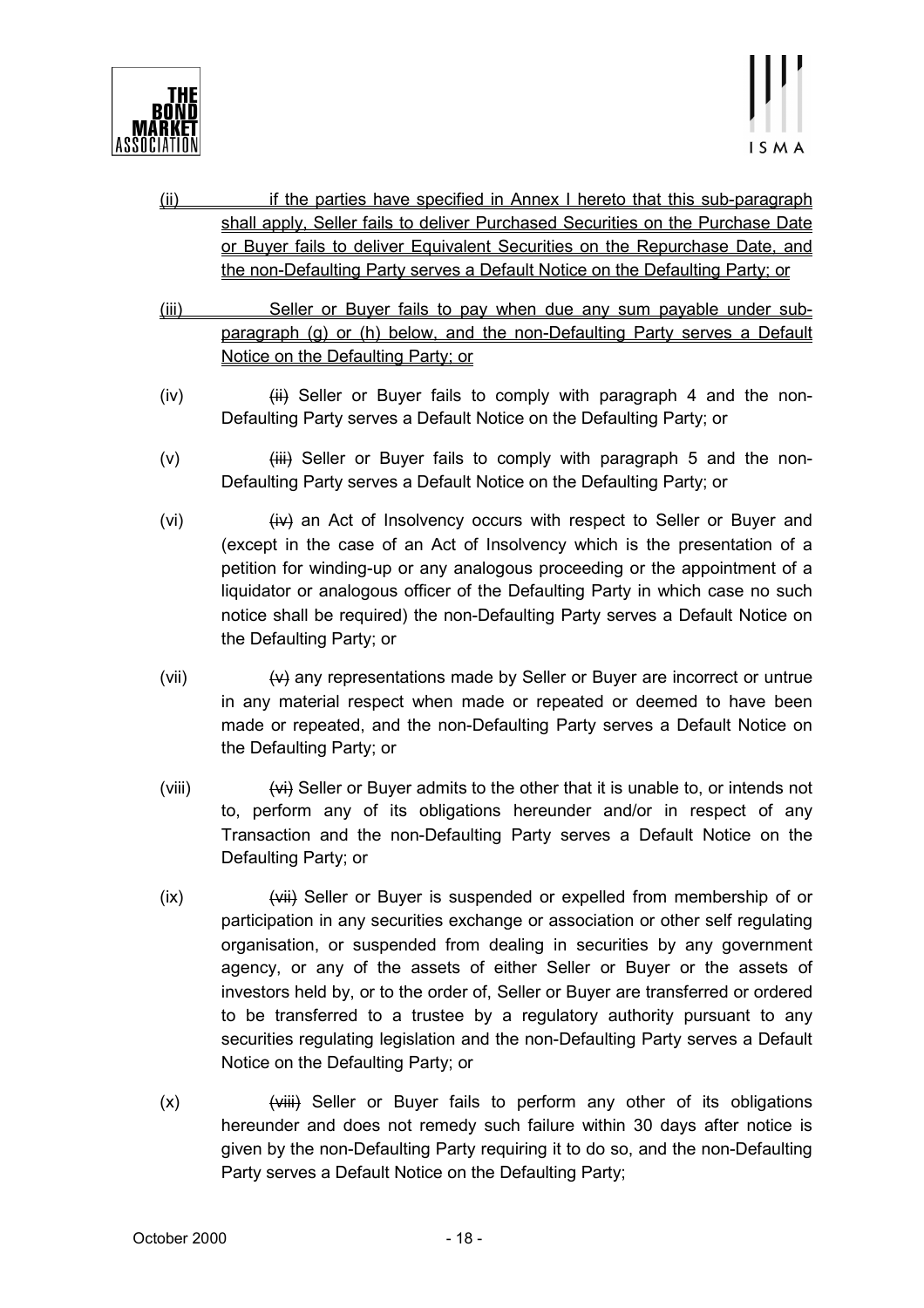

then sub-paragraphs (b) to  $\left(\frac{d}{f}\right)$  below shall apply.

- (b) The Repurchase Date for each Transaction hereunder shall be deemed immediately to occur and, subject to the following provisions, all Cash Margin (including interest accrued) shall be immediately repayable and Equivalent Margin Securities shall be immediately deliverable (and so that, where this sub-paragraph applies, performance of the respective obligations of the parties with respect to the delivery of Securities, the payment of the Repurchase Prices for any Equivalent Securities and the repayment of any Cash Margin shall be effected only in accordance with the provisions of sub-paragraph (c) below).
- (c) (i) The Default Market Values of the Equivalent Securities and any Equivalent Margin Securities to be transferred, the amount of any Cash Margin (including the amount of interest accrued) to be transferred and the Repurchase Prices to be paid by each party shall be established by the non-Defaulting Party for all Transactions as at the Repurchase Date; and
	- (ii) on the basis of the sums so established, an account shall be taken (as at the Repurchase Date) of what is due from each party to the other under this Agreement (on the basis that each party's claim against the other in respect of the transfer to it of Equivalent Securities or Equivalent Margin Securities under this Agreement equals the Default Market Value therefor) and the sums due from one party shall be set off against the sums due from the other and only the balance of the account shall be payable (by the party having the claim valued at the lower amount pursuant to the foregoing) and such balance shall be due and payable on the next following Business Day. For the purposes of this calculation, all sums not denominated in the Base Currency shall be converted into the Base Currency on the relevant date at the Spot Rate prevailing at the relevant time.
- (d) For the purposes of this Agreement, the "Default Market Value" of any Equivalent Securities or Equivalent Margin Securities shall be determined in accordance with sub-paragraph (e) below, and for this purpose -
	- (i) the "Appropriate Market" means, in relation to Securities of any description, the market which is the most appropriate market for Securities of that description, as determined by the non-Defaulting Party;
	- (ii) the "Default Valuation Time" means, in relation to an Event of Default, the close of business in the Appropriate Market on the fifth dealing day after the day on which that Event of Default occurs or, where that Event of Default is the occurrence of an Act of Insolvency in respect of which under paragraph 10(a) no notice is required from the non-Defaulting Party in order for such event to constitute an Event of Default, the close of business on the fifth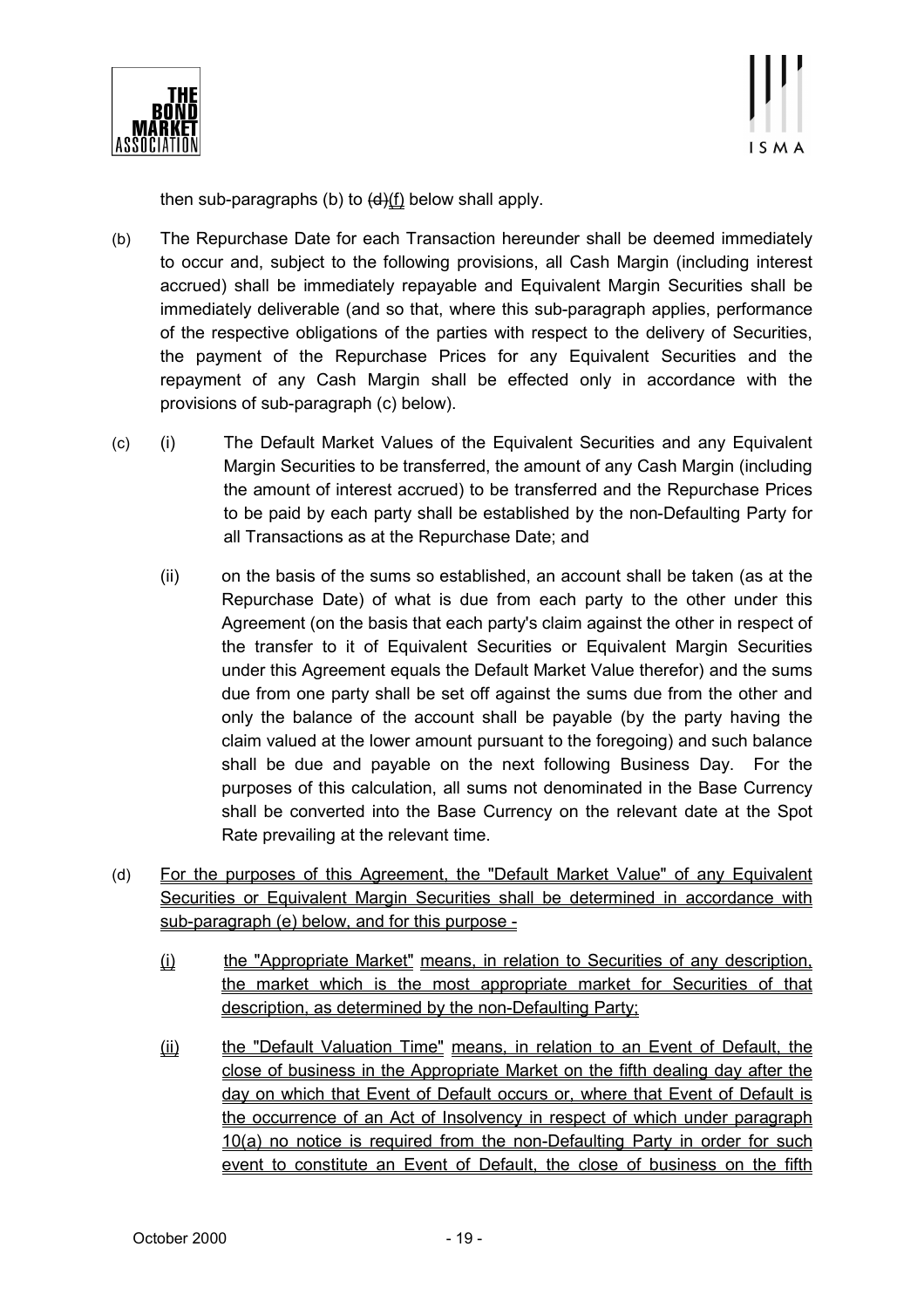

dealing day after the day on which the non-Defaulting Party first became aware of the occurrence of such Event of Default;

- (iii) "Deliverable Securitie*s*" means Equivalent Securities or Equivalent Margin Securities to be delivered by the Defaulting Party;
- (iv) "Net Value" means at any time, in relation to any Deliverable Securities or Receivable Securities, the amount which, in the reasonable opinion of the non-Defaulting Party, represents their fair market value, having regard to such pricing sources and methods (which may include, without limitation, available prices for Securities with similar maturities, terms and credit characteristics as the relevant Equivalent Securities or Equivalent Margin Securities) as the non-Defaulting Party considers appropriate, less, in the case of Receivable Securities, or plus, in the case of Deliverable Securities, all Transaction Costs which would be incurred in connection with the purchase or sale of such Securities;
- (v) "Receivable Securities" means Equivalent Securities or Equivalent Margin Securities to be delivered to the Defaulting Party; and
- (vi) "Transaction Costs" in relation to any transaction contemplated in paragraph 10(d) or (e) means the reasonable costs, commission, fees and expenses (including any mark-up or mark-down) that would be incurred in connection with the purchase of Deliverable Securities or sale of Receivable Securities, calculated on the assumption that the aggregate thereof is the least that could reasonably be expected to be paid in order to carry out the transaction;
- (e) (i) If between the occurrence of the relevant Event of Default and the Default Valuation Time the non-Defaulting Party gives to the Defaulting Party a written notice (a "Default Valuation Notice") which –
	- (A) states that, since the occurrence of the relevant Event of Default, the non-Defaulting Party has sold, in the case of Receivable Securities, or purchased, in the case of Deliverable Securities, Securities which form part of the same issue and are of an identical type and description as those Equivalent Securities or Equivalent Margin Securities, and that the non-Defaulting Party elects to treat as the Default Market Value -
		- (aa) in the case of Receivable Securities, the net proceeds of such sale after deducting all reasonable costs, fees and expenses incurred in connection therewith (provided that, where the Securities sold are not identical in amount to the Equivalent Securities or Equivalent Margin Securities, the non-Defaulting Party may either (x) elect to treat such net proceeds of sale divided by the amount of Securities sold and multiplied by the amount of the Equivalent Securities or Equivalent Margin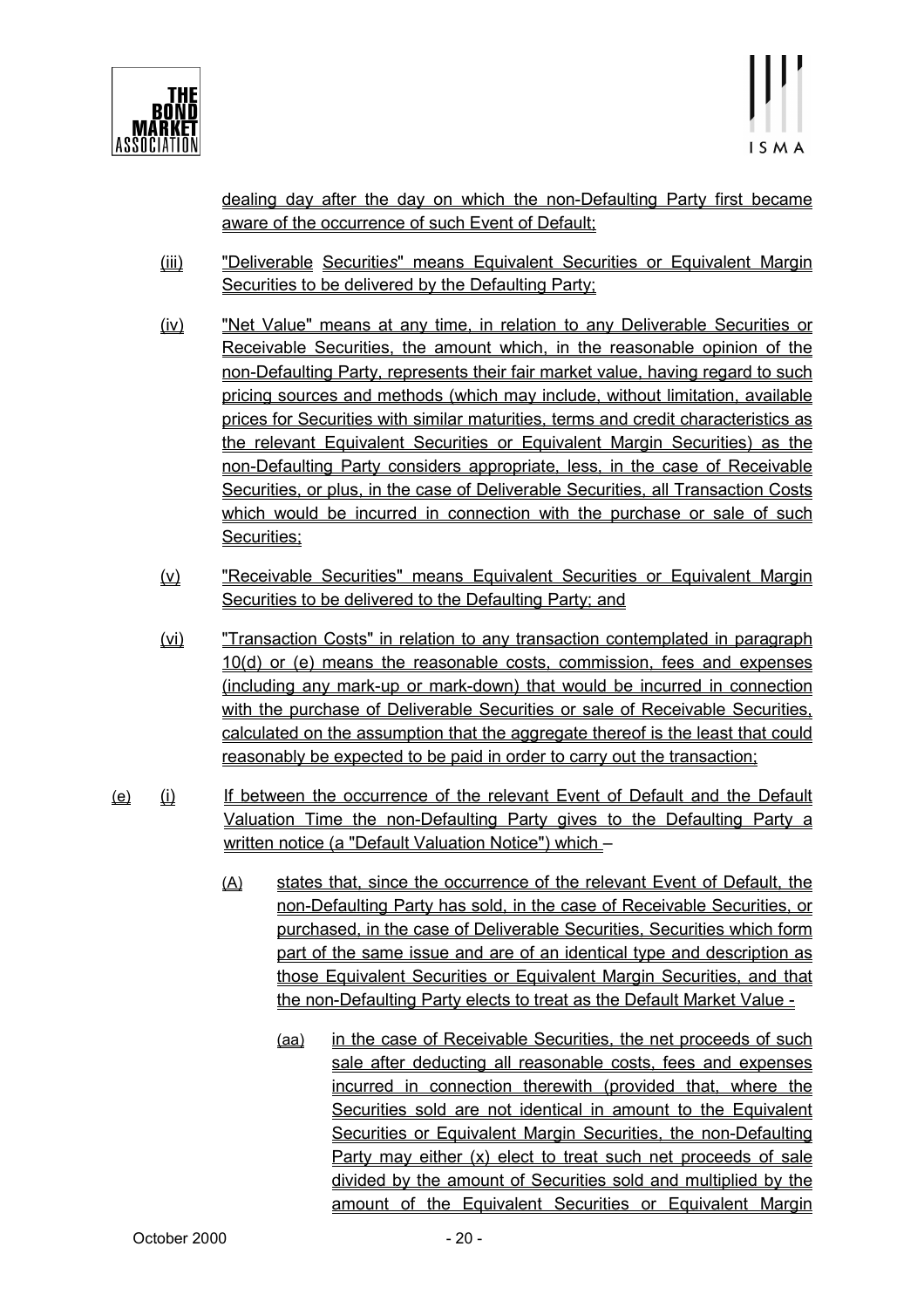

Securities as the Default Market Value or (y) elect to treat such net proceeds of sale of the Equivalent Securities or Equivalent Margin Securities actually sold as the Default Market Value of that proportion of the Equivalent Securities or Equivalent Margin Securities, and, in the case of (y), the Default Market Value of the balance of the Equivalent Securities or Equivalent Margin Securities shall be determined separately in accordance with the provisions of this paragraph 10(e) and accordingly may be the subject of a separate notice (or notices) under this paragraph 10(e)(i)); or

- (bb) in the case of Deliverable Securities, the aggregate cost of such purchase, including all reasonable costs, fees and expenses incurred in connection therewith (provided that, where the Securities purchased are not identical in amount to the Equivalent Securities or Equivalent Margin Securities, the non-Defaulting Party may either (x) elect to treat such aggregate cost divided by the amount of Securities sold and multiplied by the amount of the Equivalent Securities or Equivalent Margin Securities as the Default Market Value or (y) elect to treat the aggregate cost of purchasing the Equivalent Securities or Equivalent Margin Securities actually purchased as the Default Market Value of that proportion of the Equivalent Securities or Equivalent Margin Securities, and, in the case of (y), the Default Market Value of the balance of the Equivalent Securities or Equivalent Margin Securities shall be determined separately in accordance with the provisions of this paragraph 10(e) and accordingly may be the subject of a separate notice (or notices) under this paragraph 10(e)(i));
- (B) states that the non-Defaulting Party has received, in the case of Deliverable Securities, offer quotations or, in the case of Receivable Securities, bid quotations in respect of Securities of the relevant description from two or more market makers or regular dealers in the Appropriate Market in a commercially reasonable size (as determined by the non-Defaulting Party) and specifies -
	- (aa) the price or prices quoted by each of them for, in the case of Deliverable Securities, the sale by the relevant market marker or dealer of such Securities or, in the case of Receivable Securities, the purchase by the relevant market maker or dealer of such Securities;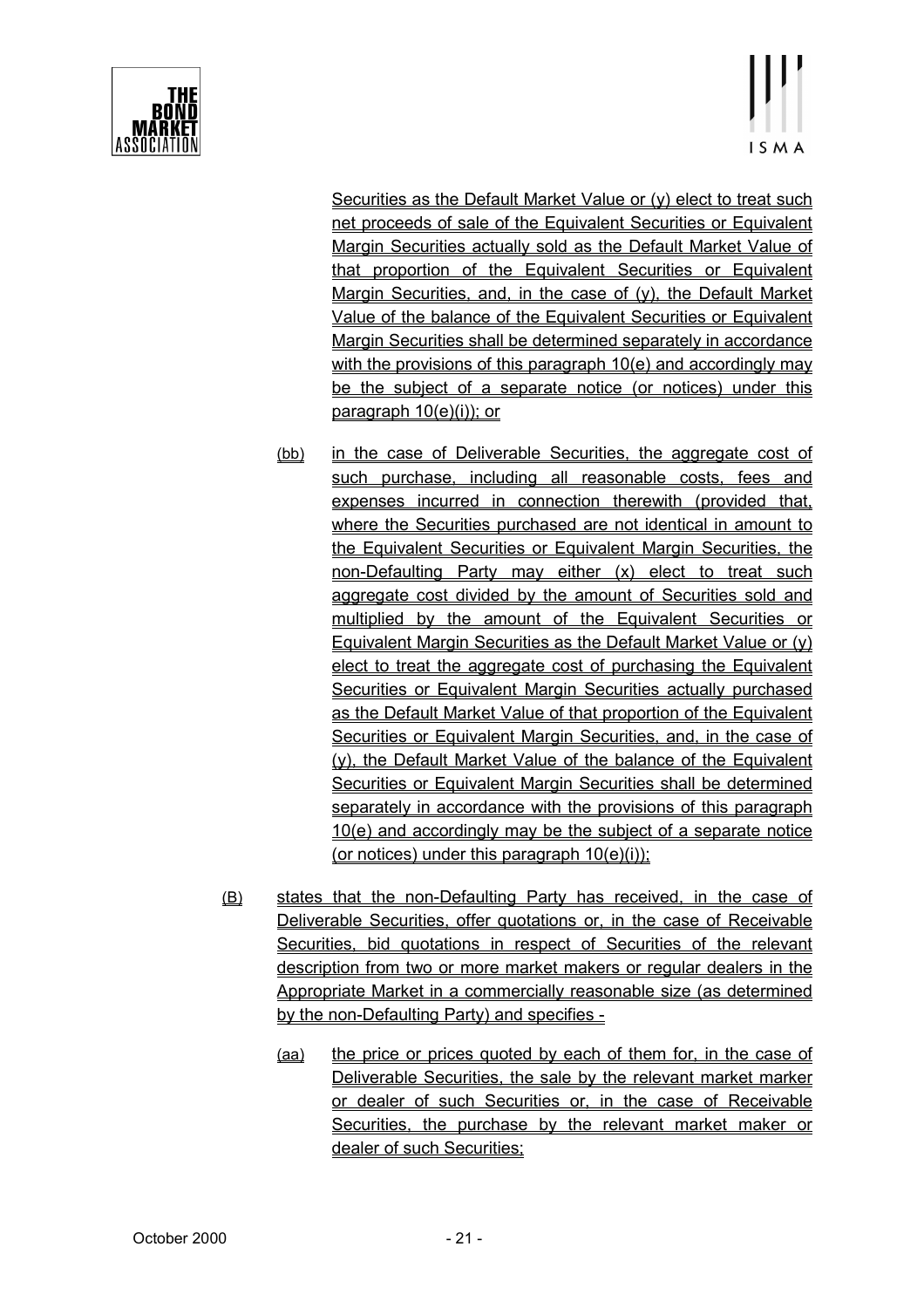

- (bb) the Transaction Costs which would be incurred in connection with such a transaction; and
- (cc) that the non-Defaulting Party elects to treat the price so quoted (or, where more than one price is so quoted, the arithmetic mean of the prices so quoted), after deducting, in the case of Receivable Securities, or adding, in the case of Deliverable Securities, such Transaction Costs, as the Default Market Value of the relevant Equivalent Securities or Equivalent Margin Securities; or
- (C) states
	- (aa) that either (x) acting in good faith, the non-Defaulting Party has endeavoured but been unable to sell or purchase Securities in accordance with sub-paragraph (i)(A) above or to obtain quotations in accordance with sub-paragraph (i)(B) above (or both) or (y) the non-Defaulting Party has determined that it would not be commercially reasonable to obtain such quotations, or that it would not be commercially reasonable to use any quotations which it has obtained under sub-paragraph (i)(B) above; and
	- (bb) that the non-Defaulting Party has determined the Net Value of the relevant Equivalent Securities or Equivalent Margin Securities (which shall be specified) and that the non-Defaulting Party elects to treat such Net Value as the Default Market Value of the relevant Equivalent Securities or Equivalent Margin Securities,

then the Default Market Value of the relevant Equivalent Securities or Equivalent Margin Securities shall be an amount equal to the Default Market Value specified in accordance with (A), (B)(cc) or, as the case may be, (C)(bb) above.

(ii) If by the Default Valuation Time the non-Defaulting Party has not given a Default Valuation Notice, the Default Market Value of the relevant Equivalent Securities or Equivalent Margin Securities shall be an amount equal to their Net Value at the Default Valuation Time; provided that, if at the Default Valuation Time the non-Defaulting Party reasonably determines that, owing to circumstances affecting the market in the Equivalent Securities or Equivalent Margin Securities in question, it is not possible for the non-Defaulting Party to determine a Net Value of such Equivalent Securities or Equivalent Margin Securities which is commercially reasonable, the Default Market Value of such Equivalent Securities or Equivalent Margin Securities shall be an amount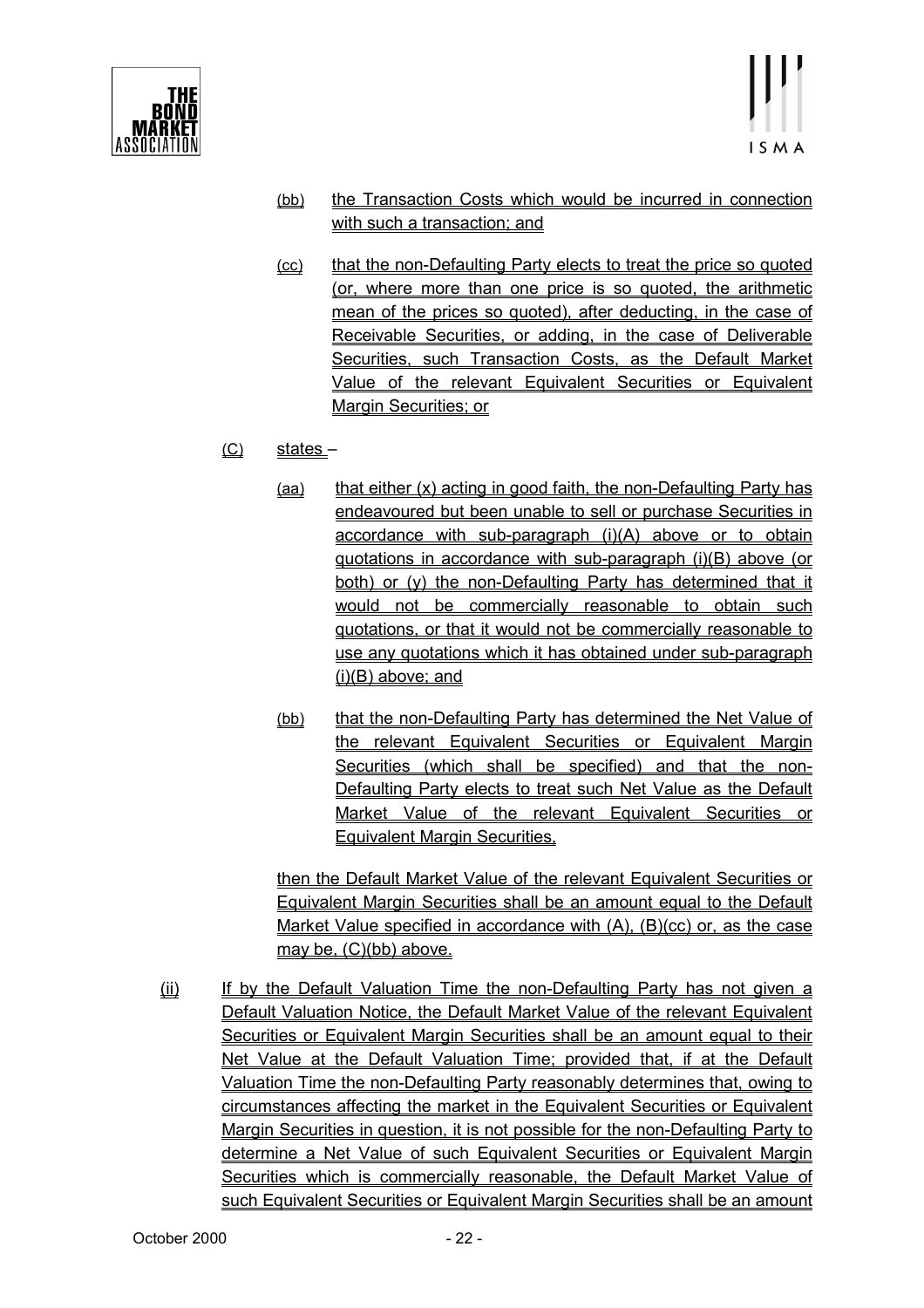

## equal to their Net Value as determined by the non-Defaulting Party as soon as reasonably practicable after the Default Valuation Time.

- (f) The Defaulting Party shall be liable to the non-Defaulting Party for the amount of all reasonable legal and other professional expenses incurred by the non-Defaulting Party in connection with or as a consequence of an Event of Default, together with interest thereon at LIBOR or, in the case of an expense attributable to a particular Transaction, the Pricing Rate for the relevant Transaction if that Pricing Rate is greater than LIBOR.
- (e)(g) If Seller fails to deliver Purchased Securities to Buyer on the applicable Purchase Date Buyer may -
	- (i) if it has paid the Purchase Price to Seller, require Seller immediately to repay the sum so paid;
	- (ii) if Buyer has a Transaction Exposure to Seller in respect of the relevant Transaction, require Seller from time to time to pay Cash Margin at least equal to such Transaction Exposure;
	- (iii) at any time while such failure continues, terminate the Transaction by giving written notice to Seller. On such termination the obligations of Seller and Buyer with respect to delivery of Purchased Securities and Equivalent Securities shall terminate and Seller shall pay to Buyer an amount equal to the excess of the Repurchase Price at the date of Termination over the Purchase Price.
- $(f(x)$  If Buyer fails to deliver Equivalent Securities to Seller on the applicable Repurchase Date Seller may -
	- (i) if it has paid the Repurchase Price to Buyer, require Buyer immediately to repay the sum so paid;
	- (ii) if Seller has a Transaction Exposure to Buyer in respect of the relevant Transaction, require Buyer from time to time to pay Cash Margin at least equal to such Transaction Exposure;
	- (iii) at any time while such failure continues, by written notice to Buyer declare that that Transaction (but only that Transaction) shall be terminated immediately in accordance with sub-paragraph (c) above (disregarding for this purpose references in that sub-paragraph to transfer of Cash Margin and delivery of Equivalent Margin Securities and as if references to the Repurchase Date were to the date on which notice was given under this subparagraph). H.
- $\left(\frac{q}{q}\right)$  The provisions of this Agreement constitute a complete statement of the remedies available to each party in respect of any Event of Default.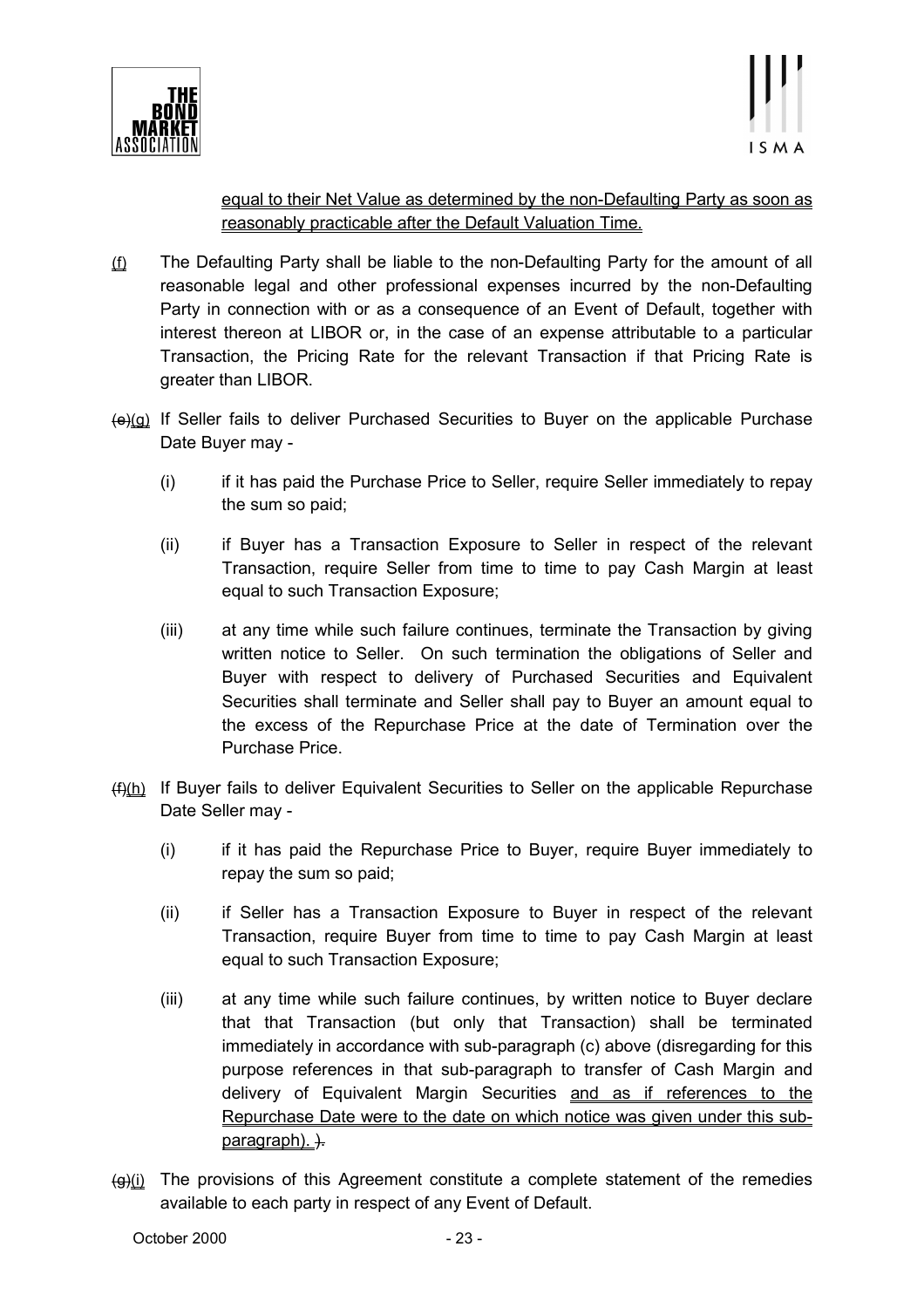

- (h) Neither(j) Subject to paragraph 10(k), neither party may claim any sum by way of consequential loss or damage in the event of a failure by the other party to perform any of its obligations under this Agreement.
- $(k)$  (i) Subject to sub-paragraph (ii) below, if as a result of a Transaction terminating before its agreed Repurchase Date under paragraphs 10(b), 10(g)(iii) or 10(h)(iii), the non-Defaulting Party, in the case of paragraph 10(b), Buyer, in the case of paragraph 10(g)(iii), or Seller, in the case of paragraph 10(h)(iii), (in each case the "first party") incurs any loss or expense in entering into replacement transactions, the other party shall be required to pay to the first party the amount determined by the first party in good faith to be equal to the loss or expense incurred in connection with such replacement transactions (including all fees, costs and other expenses) less the amount of any profit or gain made by that party in connection with such replacement transactions; provided that if that calculation results in a negative number, an amount equal to that number shall be payable by the first party to the other party.
	- $(i)$  If the first party reasonably decides, instead of entering into such replacement transactions, to replace or unwind any hedging transactions which the first party entered into in connection with the Transaction so terminating, or to enter into any replacement hedging transactions, the other party shall be required to pay to the first party the amount determined by the first party in good faith to be equal to the loss or expense incurred in connection with entering into such replacement or unwinding (including all fees, costs and other expenses) less the amount of any profit or gain made by that party in connection with such replacement or unwinding; provided that if that calculation results in a negative number, an amount equal to that number shall be payable by the first party to the other party.
- $(1)$ (i) Each party shall immediately notify the other if an Event of Default, or an event which, upon the serving of a Default Notice, would be an Event of Default, occurs in relation to it.

#### 11. **Tax Event**

- (a) This paragraph shall apply if either party notifies the other that
	- (i) any action taken by a taxing authority or brought in a court of competent jurisdiction (regardless of whether such action is taken or brought with respect to a party to this Agreement); or
	- (ii) a change in the fiscal or regulatory regime (including, but not limited to, a change in law or in the general interpretation of law but excluding any change in any rate of tax),

has or will, in the notifying party's reasonable opinion, have a material adverse effect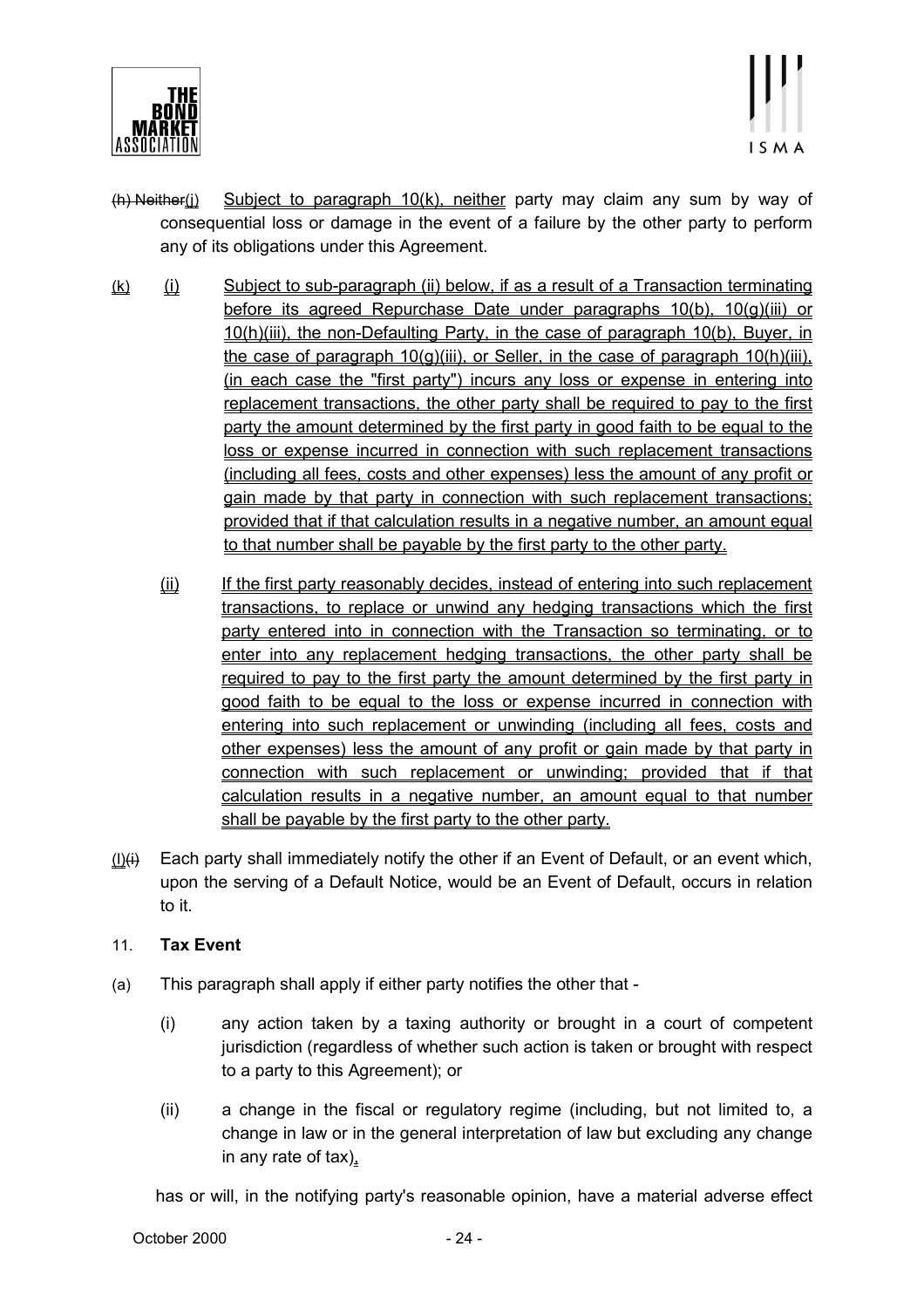

on that party in the context of a Transaction.

- (b) If so requested by the other party, the notifying party will furnish the other with an opinion of a suitably qualified adviser that an event referred to in sub-paragraph (a)(i) or (ii) above has occurred and affects the notifying party.
- (c) Where this paragraph applies, the party giving the notice referred to in sub-paragraph (a) may, subject to sub-paragraph (d) below, terminate the Transaction with effect from a date specified in the notice, not being earlier (unless so agreed by the other party) than 30 days after the date of the notice, by nominating that date as the Repurchase Date.
- (d) If the party receiving the notice referred to in sub-paragraph (a) so elects, it may override that notice by giving a counter-notice to the other party. If a counter-notice is given, the party which gives the counter-notice will be deemed to have agreed to indemnify the other party against the adverse effect referred to in sub-paragraph (a) so far as relates to the relevant Transaction and the original Repurchase Date will continue to apply.
- (e) Where a Transaction is terminated as described in this paragraph, the party which has given the notice to terminate shall indemnify the other party against any reasonable legal and other professional expenses incurred by the other party by reason of the termination, but the other party may not claim any sum by way of consequential loss or damage in respect of a termination in accordance with this paragraph.
- (f) This paragraph is without prejudice to paragraph 6(b) (obligation to pay additional amounts if withholding or deduction required); but an obligation to pay such additional amounts may, where appropriate, be a circumstance which causes this paragraph to apply.

#### 12. **Interest**

To the extent permitted by applicable law, if any sum of money payable hereunder or under any Transaction is not paid when due, interest shall accrue on such the unpaid sum as a separate debt at the greater of the Pricing Rate for the Transaction to which such sum relates (where such sum is referable to a Transaction) and LIBOR on a 360 day basis or 365 day basis in accordance with the applicable ISMA convention, for the actual number of days during the period from and including the date on which payment was due to, but excluding, the date of payment.

#### 13. **Single Agreement**

Each party acknowledges that, and has entered into this Agreement and will enter into each Transaction hereunder in consideration of and in reliance upon the fact that, all Transactions hereunder constitute a single business and contractual relationship and are made in consideration of each other. Accordingly, each party agrees (i) to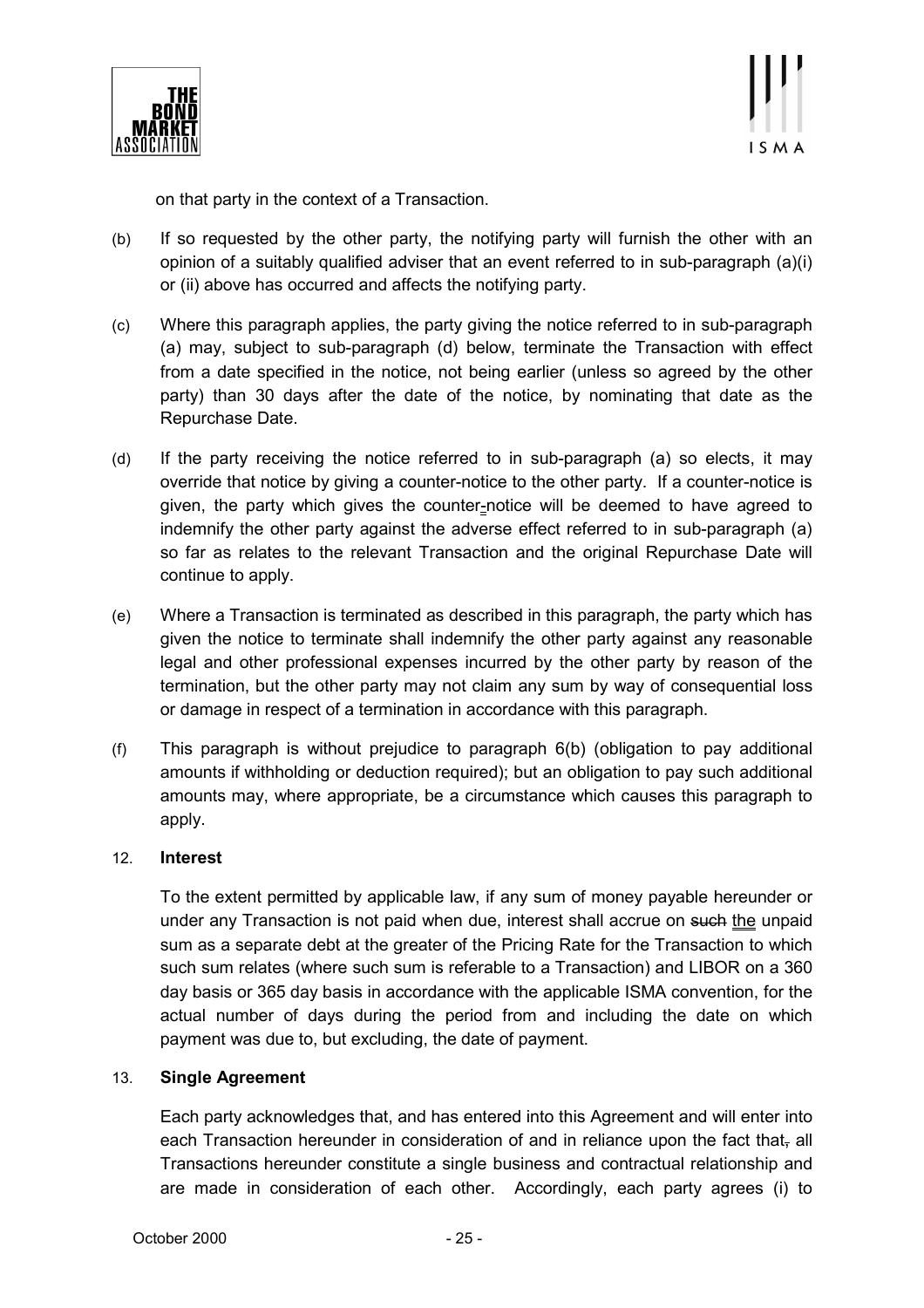

perform all of its obligations in respect of each Transaction hereunder, and that a default in the performance of any such obligations shall constitute a default by it in respect of all Transactions hereunder, and (ii) that payments, deliveries and other transfers made by either of them in respect of any Transaction shall be deemed to have been made in consideration of payments, deliveries and other transfers in respect of any other Transactions hereunder.

#### 14. **Notices and Other Communications**

- (a) Any notice or other communication to be given under this Agreement
	- (i) shall be in the English language, and except where expressly otherwise provided in this Agreement, shall be in writing;
	- (ii) may be given in any manner described in sub-paragraph paragraphs (b) and (c) below;
	- (iii) shall be sent to the party to whom it is to be given at the address or number, or in accordance with the electronic messaging details, set out in Annex [ hereto. V.
- (b) Any(b) Subject to sub-paragraph (c) below, any such notice or other communication shall be effective -
	- (i) if in writing and delivered in person or by courier, at the time when it is delivered;
	- (ii) if sent by telex, at the time when the recipient's answerback is received;
	- (iii) if sent by facsimile transmission, at the time when the transmission is received by a responsible employee of the recipient in legible form (it being agreed that the burden of proving receipt will be on the sender and will not be met by a transmission report generated by the sender's facsimile machine);
	- (iv) if sent by certified or registered mail (airmail, if overseas) or the equivalent (return receipt requested), at the time when that mail is delivered or its delivery is attempted;
	- (v) if sent by electronic messaging system, at the time that electronic message is received;

except that any notice or communication which is received, or delivery of which is attempted, after close of business on the date of receipt or attempted delivery or on a day which is not a day on which commercial banks are open for business in the place where that notice or other communication is to be given shall be treated as given at the opening of business on the next following day which is such a day.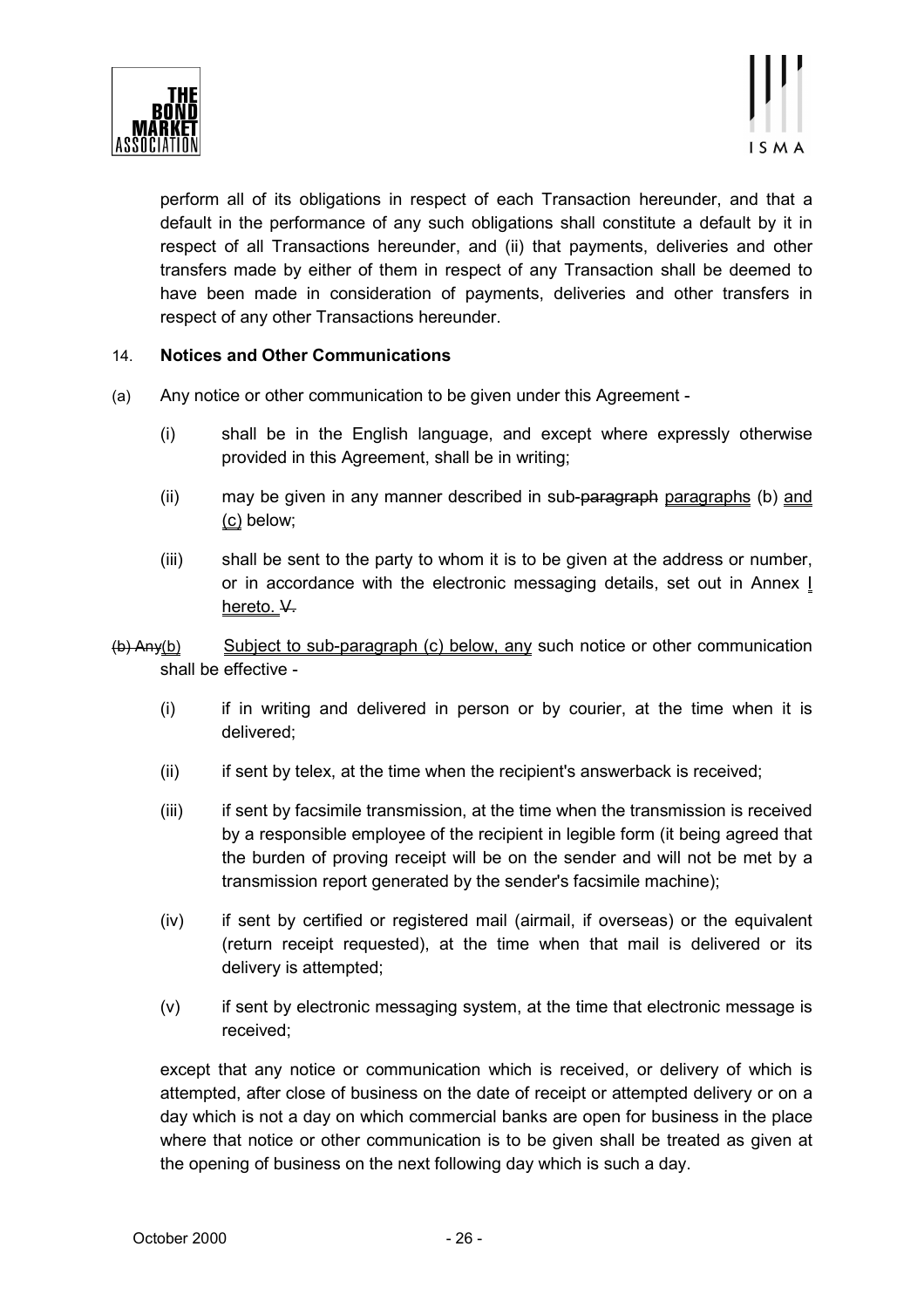

- $(c)$  If  $-$ 
	- (i) there occurs in relation to either party an event which, upon the service of a Default Notice, would be an Event of Default; and
	- (ii) the non-Defaulting Party, having made all practicable efforts to do so, including having attempted to use at least two of the methods specified in sub-paragraph (b)(ii), (iii) or (v), has been unable to serve a Default Notice by one of the methods specified in those sub-paragraphs (or such of those methods as are normally used by the non-Defaulting Party when communicating with the Defaulting Party),

the non-Defaulting Party may sign a written notice (a "Special Default Notice") which -

- (aa) specifies the relevant event referred to in paragraph 10(a) which has occurred in relation to the Defaulting Party;
- (bb) states that the non-Defaulting Party, having made all practicable efforts to do so, including having attempted to use at least two of the methods specified in sub-paragraph (b)(ii), (iii) or (v), has been unable to serve a Default Notice by one of the methods specified in those sub-paragraphs (or such of those methods as are normally used by the non-Defaulting Party when communicating with the Defaulting Party);
- (cc) specifies the date on which, and the time at which, the Special Default Notice is signed by the non-Defaulting Party; and
- (dd) states that the event specified in accordance with sub-paragraph (aa) above shall be treated as an Event of Default with effect from the date and time so specified.

On the signature of a Special Default Notice the relevant event shall be treated with effect from the date and time so specified as an Event of Default in relation to the Defaulting Party, and accordingly references in paragraph 10 to a Default Notice shall be treated as including a Special Default Notice. A Special Default Notice shall be given to the Defaulting Party as soon as practicable after it is signed.

 $(d)$  Either party may by notice to the other change the address, telex or facsimile number or electronic messaging system details at which notices or other communications are to be given to it.

## 15. **Entire Agreement; Severability**

This Agreement shall supersede any existing agreements between the parties containing general terms and conditions for Transactions. Each provision and agreement herein shall be treated as separate from any other provision or agreement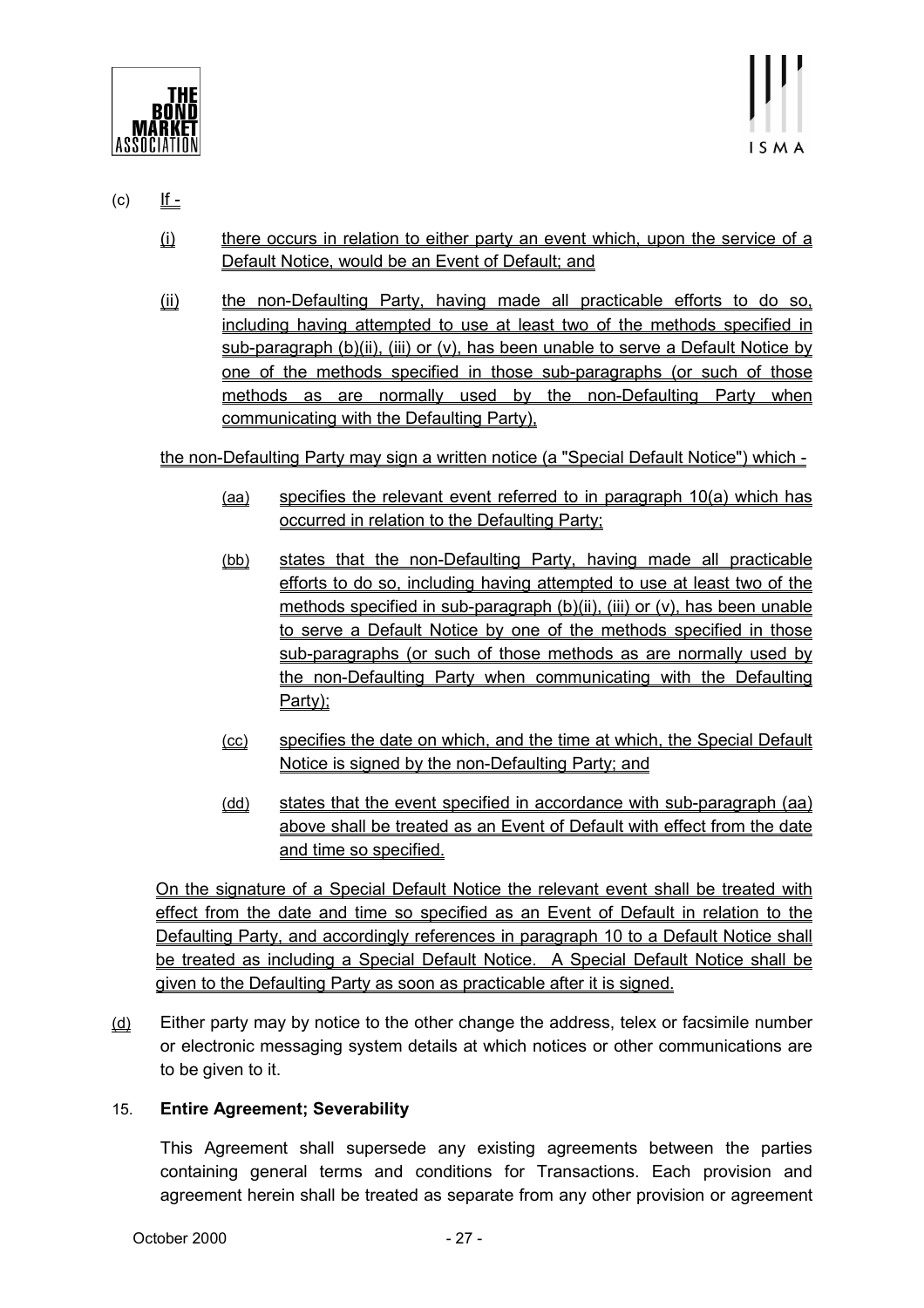

herein and shall be enforceable notwithstanding the unenforceability of any such other provision or agreement.

#### 16. **Non-assignability; Termination**

- (a) Subject to sub-paragraph (b) below, the rights and obligations of the parties neither party may assign, charge or otherwise deal with (including without limitation any dealing with any interest in or the creation of any interest in) its rights or obligations under this Agreement and or under any Transaction shall not be assigned, charged or otherwise dealt with by either party without the prior written consent of the other party. Subject to the foregoing, this Agreement and any Transactions shall be binding upon and shall inure to the benefit of the parties and their respective successors and assigns.
- (b) Sub-paragraph (a) above shall not preclude a party from assigning, charging, or otherwise dealing with all or any part of its interest in any sum payable to it under paragraph  $10(c)$  or  $\frac{d}{d}f$  above.
- (c) Either party may terminate this Agreement by giving written notice to the other, except that this Agreement shall, notwithstanding such notice, remain applicable to any Transactions then outstanding.
- (d) All remedies hereunder shall survive Termination in respect of the relevant Transaction and termination of this Agreement.
- (e) The participation of any additional member State of the European Union in economic and monetary union after 1 January 1999 shall not have the effect of altering any term of the Agreement or any Transaction, nor give a party the right unilaterally to alter or terminate the Agreement or any Transaction.

#### 17. **Governing Law**

This Agreement shall be governed by and construed in accordance with the laws of England. Buyer and Seller hereby irrevocably submit for all purposes of or in connection with this Agreement and each Transaction to the jurisdiction of the Courts of England.

Party A hereby appoints the person identified in Annex VI I hereto as its agent to receive on its behalf service of process in such courts. If such agent ceases to be its agent, Party A shall promptly appoint, and notify Party B of the identity of, a new agent in England.

Party B hereby appoints the person identified in Annex VII I hereto as its agent to receive on its behalf service of process in such courts. If such agent ceases to be its agent, Party B shall promptly appoint, and notify Party A of the identity of, a new agent in England.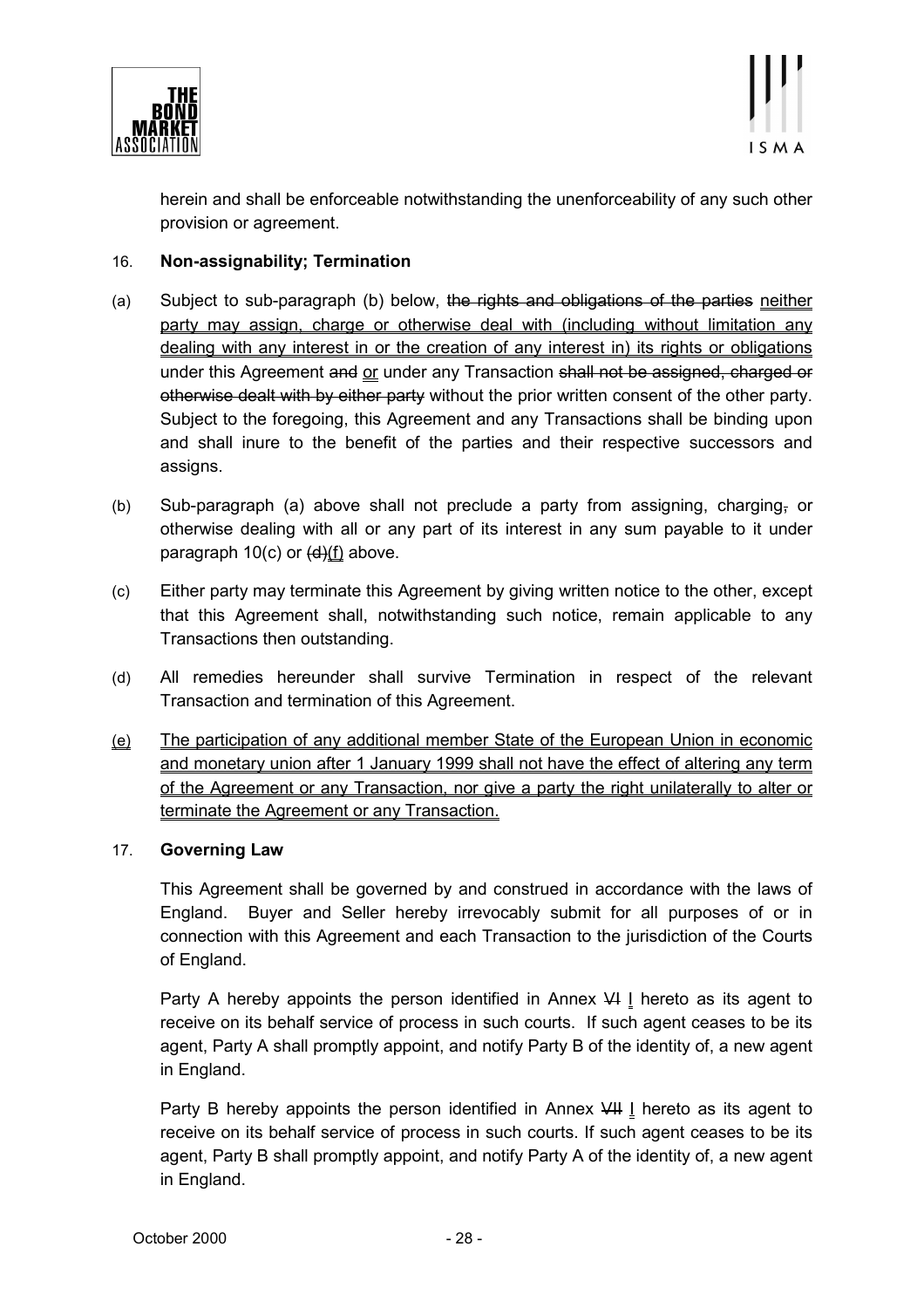

Each party shall deliver to the other, within 30 days of the date of this Agreement in the case of the appointment of a person identified in Annex I or of the date of the appointment of the relevant agent in any other case, evidence of the acceptance by the agent appointed by it pursuant to this paragraph of such appointment.

Nothing in this paragraph shall limit the right of any party to take proceedings in the courts of any other country of competent jurisdiction.

#### 18. **No Waivers, etc.**

No express or implied waiver of any Event of Default by either party shall constitute a waiver of any other Event of Default and no exercise of any remedy hereunder by any party shall constitute a waiver of its right to exercise any other remedy hereunder. No modification or waiver of any provision of this Agreement and no consent by any party to a departure herefrom shall be effective unless and until such modification, waiver or consent shall be in writing and duly executed by both of the parties hereto. Without limitation on any of the foregoing, the failure to give a notice pursuant to subparagraph 4(a) hereof will not constitute a waiver of any right to do so at a later date.

#### 19. **Waiver of Immunity**

Each party hereto hereby waives, to the fullest extent permitted by applicable law, all immunity (whether on the basis of sovereignty or otherwise) from jurisdiction, attachment (both before and after judgment) and execution to which it might otherwise be entitled in any action or proceeding in the Courts of England or of any other country or jurisdiction, relating in any way to this Agreement or any Transaction, and agrees that it will not raise, claim or cause to be pleaded any such immunity at or in respect of any such action or proceeding.

#### 20. **Recording**

The parties agree that each may electronically record all telephone conversations between them.

#### 21. **Third Party Rights**

No person shall have any right to enforce any provision of this Agreement under the Contracts (Rights of Third Parties) Act 1999.

| [Name of Party] | [Name of Party] |
|-----------------|-----------------|
| By              | Bv              |
| <u>Title</u>    | <u>Title</u>    |
| Date            | <u>Date</u>     |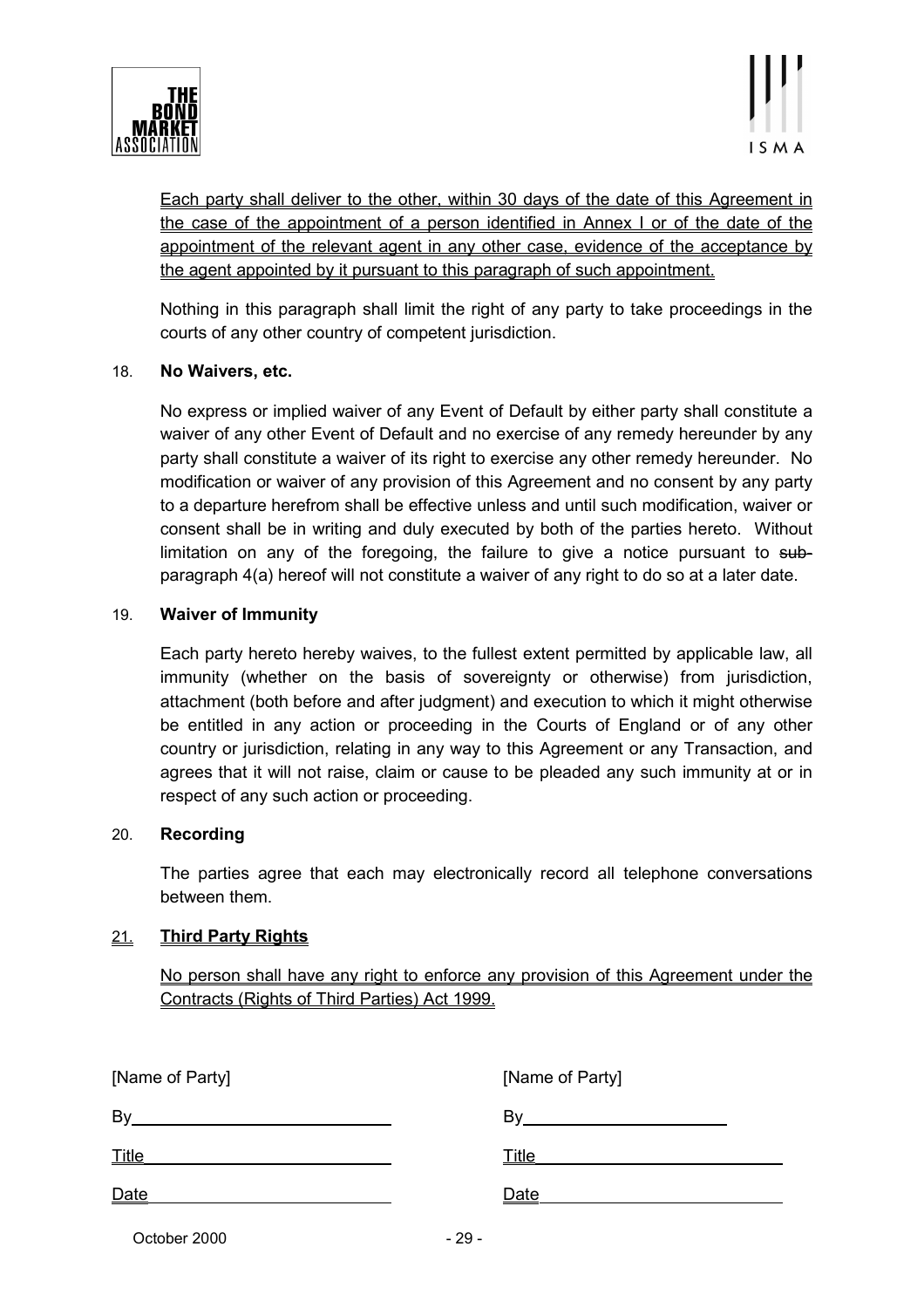

## **ANNEX I**

## **Supplemental Terms or Conditions**

Paragraph references are to paragraphs in the Agreement.

- 1. The following elections shall apply -
- [(a) paragraph 1(c)(i). Buy/Sell Back Transactions [may/may not] be effected under this Agreement, and accordingly the Buy/Sell Back Annex [shall/shall not] apply.]\*
- [(b) paragraph 1(c)(ii). Transactions in Net Paying Securities [may/may not] be effected under this Agreement, and accordingly the provisions of sub-paragraphs (i) and (ii) below [shall/shall not] apply.
	- (i) The phrase "other than equities and Net Paying Securities" shall be replaced by the phrase "other than equities".
	- (ii) In the Buy/Sell Back Annex the following words shall be added to the end of the definition of the expression "IR": "and for the avoidance of doubt the reference to the amount of Income for these purposes shall be to an amount paid without withholding or deduction for or on account of taxes or duties notwithstanding that a payment of such Income made in certain circumstances may be subject to such a withholding or deduction".]\*
- [(c) paragraph 1(d). Agency Transactions [may/may not] be effected under this Agreement, and accordingly the Agency Annex [shall/shall not] apply.]\*
- (d) paragraph 2(d). The Base Currency shall be:
- (e) paragraph 2(p). [list Buyer's and Seller's Designated Offices]
- (f) paragraph  $2$ (cc). The pricing source for calculation of Market Value shall be:
- (g) paragraph  $2$ (rr). Spot rate to be:
- (h) paragraph 3(b). [Seller/Buyer/both Seller and Buyer]\* to deliver Confirmation.
- (i) paragraph 4(f). Interest rate on Cash Margin to be  $\lceil 1\% \rceil$  for currency. [  $\frac{1}{6}$  for currency.

#### Interest to be payable [payment intervals and dates].

(i) paragraph  $4(q)$ . Delivery period for margin calls to be: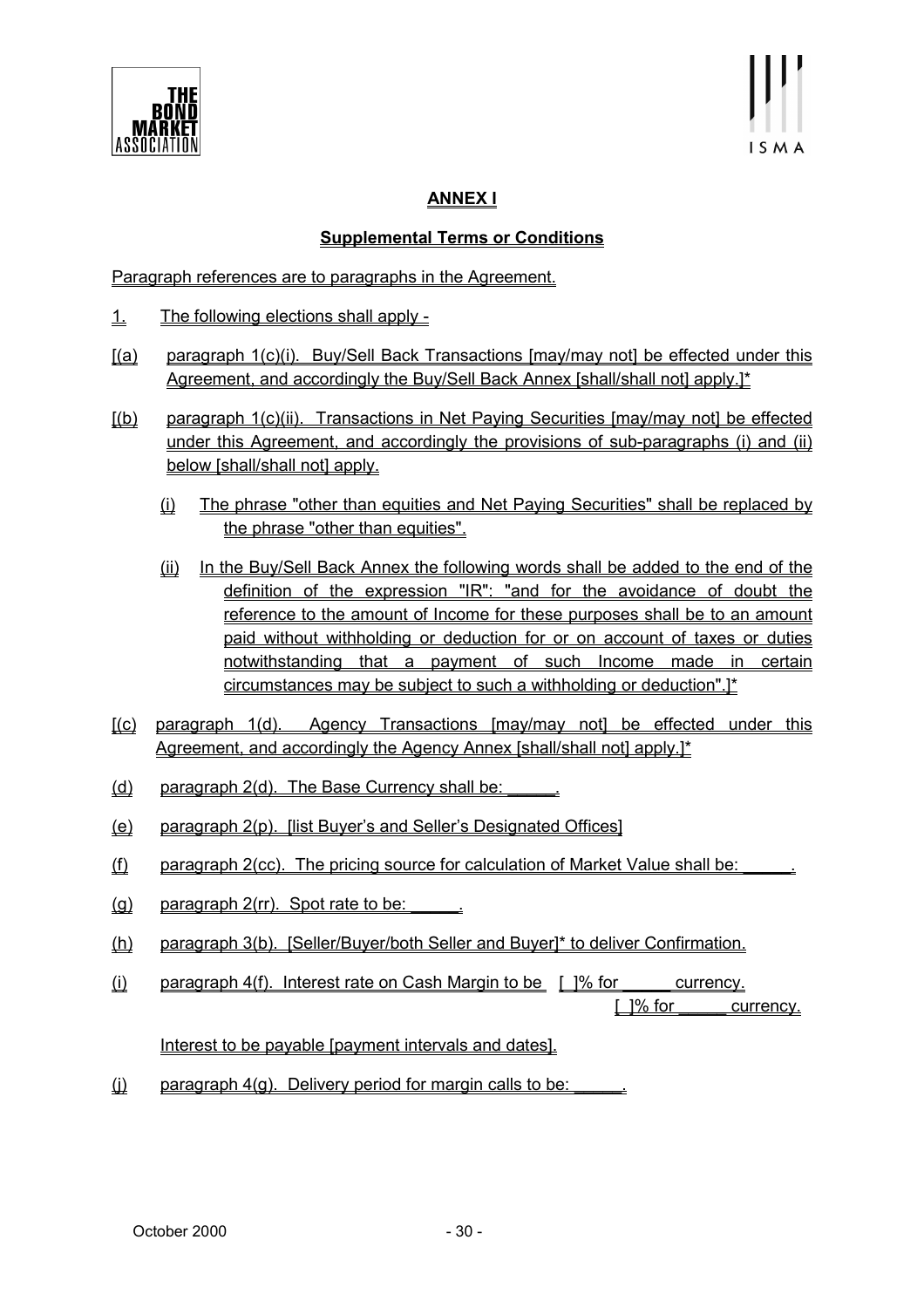



\*

- $[(k]$  paragraph 6(j). Paragraph 6(j) shall apply and the events specified in paragraph 10(a) identified for the purposes of paragraph 6(j) shall be those set out in sub paragraphs  $\lceil \cdot \cdot \rceil$  of paragraph 10(a) of the Agreement.
- $[(1)$  paragraph 10(a)(ii). Paragraph 10(a)(ii) shall apply.]\*
- (m) paragraph 14. For the purposes of paragraph 14 of this Agreement -
	- (i) Address for notices and other communications for Party A -

Address: Attention: Telephone: Facsimile: Telex: Answerback: Other:

- (ii) Address for notices and other communications for Party B
	- Address: Attention: Telephone: Facsimile: Telex: Answerback: Other:
- $[(n)$  paragraph 17. For the purposes of paragraph 17 of this Agreement -
	- (i) Party A appoints [ ] as its agent for service of process;
	- $(iii)$  Party B appoints  $[i]$  as its agent for service of process.]\*

\* Delete as appropriate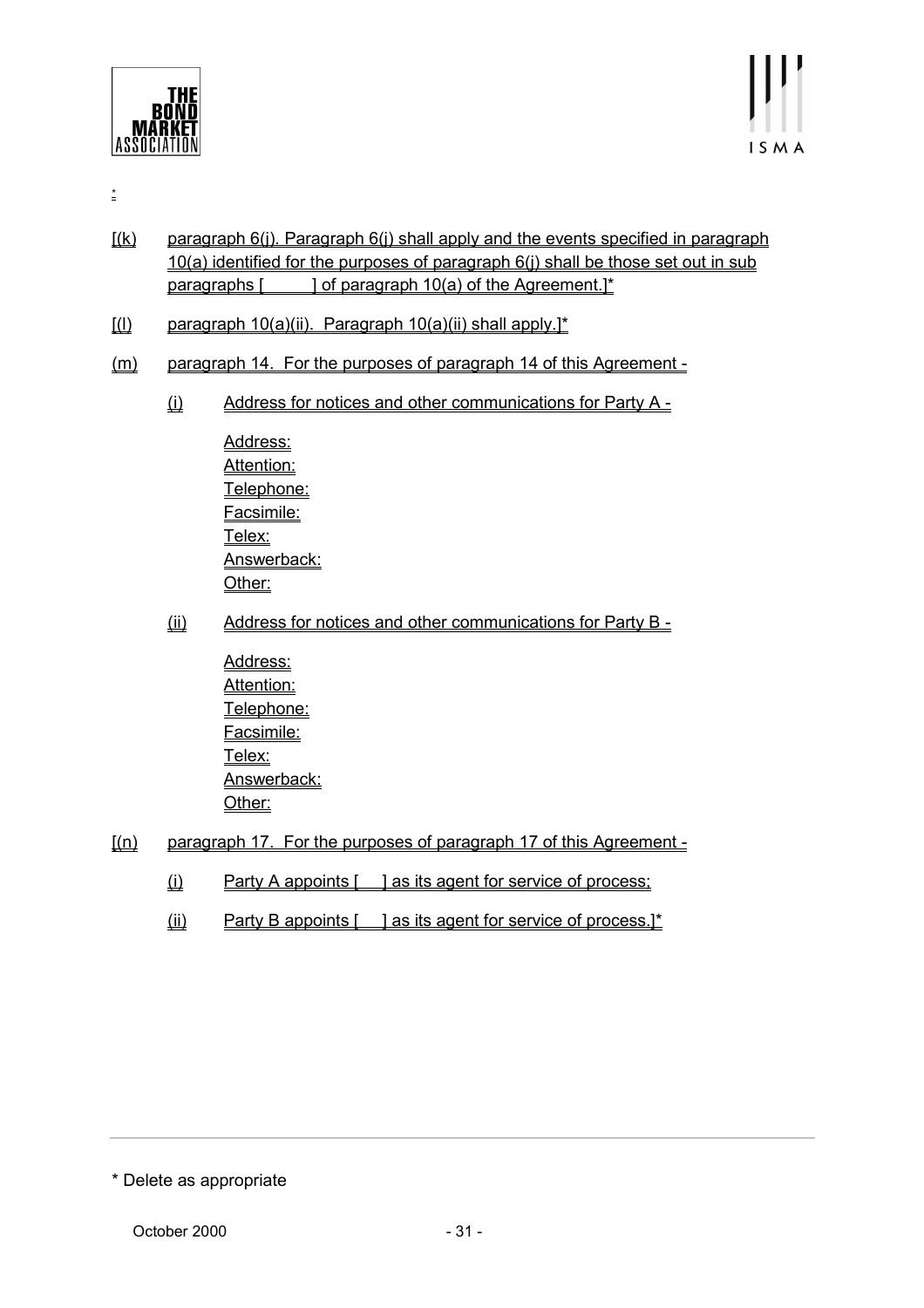

## 2. The following supplemental terms and conditions shall apply -

## [Existing Transactions

(a) The parties agree that this Agreement shall apply to all transactions which are subject to the PSA/ISMA Global Master Repurchase Agreement between them dated and which are outstanding as at the date of this Agreement so that such transactions shall be treated as if they had been entered into under this Agreement, and the terms of such transactions are amended accordingly with effect from the date of this Agreement.]\*

## [Forward Transactions

- (b) The parties agree that Forward Transactions (as defined in sub-paragraph (i)(A) below) may be effected under this Agreement and accordingly the provisions of subparagraphs (i) to (iv) below shall apply.
	- (i) The following definitions shall apply -

(A) "Forward Transaction", a Transaction in respect of which the Purchase Date is at least [three] Business Days after the date on which the Transaction was entered into and has not yet occurred;

(B) "Forward Repricing Date", with respect to any Forward Transaction the date which is such number of Business Days before the Purchase Date as is equal to the minimum period for the delivery of margin applicable under paragraph 4(g).

- The Confirmation relating to any Forward Transaction may describe the Purchased Securities by reference to a type or class of Securities, which, without limitation, may be identified by issuer or class of issuers and a maturity or range of maturities. Where this paragraph applies, the parties shall agree the actual Purchased Securities not less than two Business Days before the Purchase Date and Buyer or Seller (or both), as shall have been agreed, shall promptly deliver to the other party a Confirmation which shall describe such Purchased Securities. (ii)
- (iii) At any time between the Forward Repricing Date and the Purchase Date for any Forward Transaction the parties may agree either –
	- (A) to adjust the Purchase Price under that Forward Transaction; or
	- (B) to adjust the number of Purchased Securities to be sold by Seller to Buyer under that Forward Transaction.

<sup>\*</sup> Delete as appropriate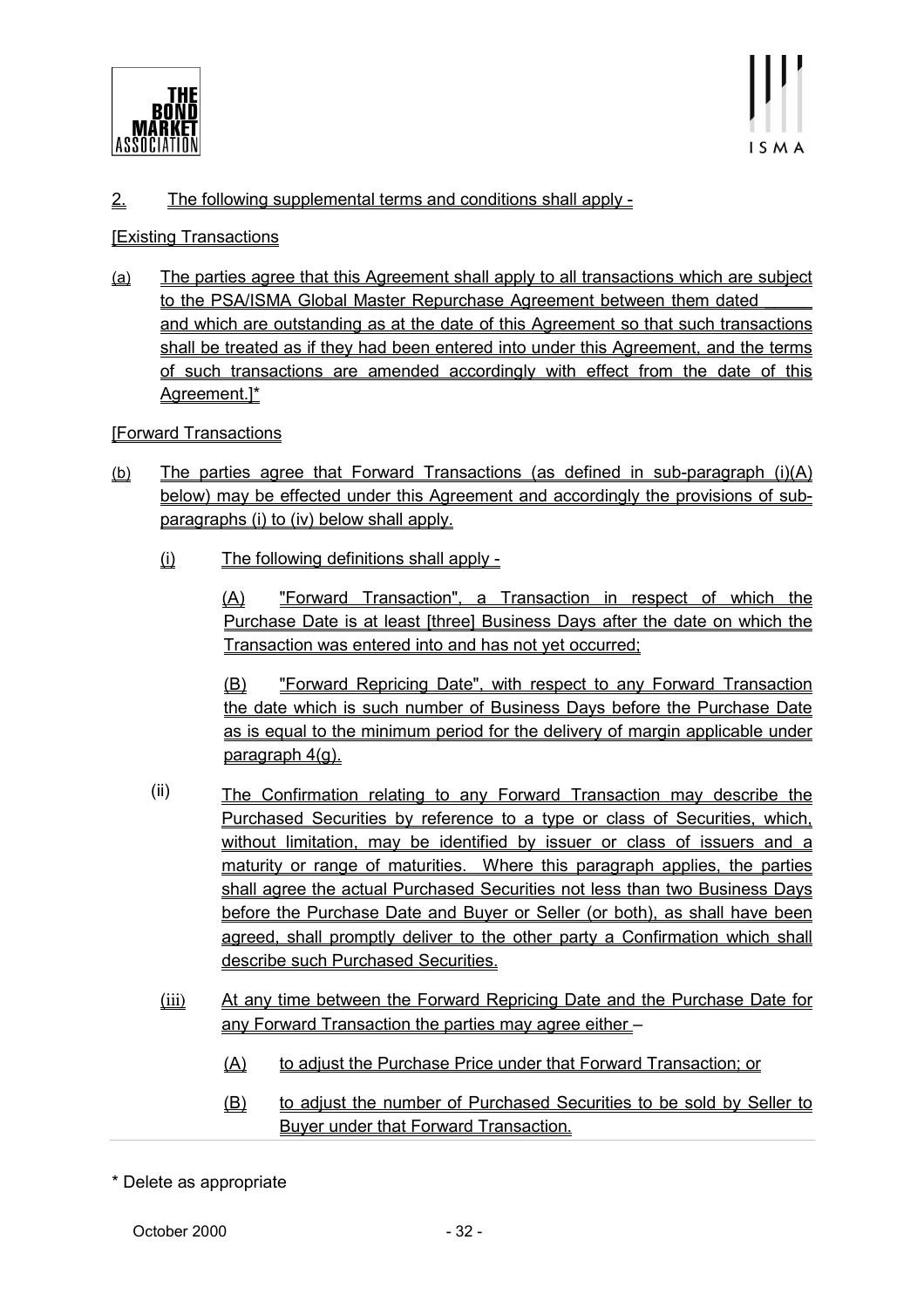

- (iv) Where the parties agree to an adjustment under paragraph (iii) above, Buyer or Seller (or both), as shall have been agreed, shall promptly deliver to the other party a Confirmation of the Forward Transaction, as adjusted under paragraph (iii) above.
- (c) Where the parties agree that this paragraph shall apply, paragraphs 2 and 4 of the Agreement are amended as follows.
- (i) Paragraph 2(ww) is deleted and replaced by the following
	- "(ww) "Transaction Exposure" means
		- (i) with respect to any Forward Transaction at any time between the Forward Repricing Date and the Purchase Date, the difference between (A) the Market Value of the Purchased Securities at the relevant time and (B) the Purchase Price;
		- (ii) with respect to any Transaction at any time during the period (if any) from the Purchase Date to the date on which the Purchased Securities are delivered to Buyer or, if earlier, the date on which the Transaction is terminated under paragraph  $10(q)$ , the difference between  $(A)$  the Market Value of the Purchased Securities at the relevant time and (B) the Repurchase Price at the relevant time;
		- (iii) with respect to any Transaction at any time during the period from the Purchase Date (or, if later, the date on which the Purchased Securities are delivered to Buyer or the Transaction is terminated under paragraph 10(g)) to the Repurchase Date (or, if later, the date on which Equivalent Securities are delivered to Seller or the Transaction is terminated under paragraph 10(h)), the difference between (A) the Repurchase Price at the relevant time multiplied by the applicable Margin Ratio (or, where the Transaction relates to Securities of more than one description to which different Margin Ratios apply, the amount produced by multiplying the Repurchase Price attributable to Equivalent Securities of each such description by the applicable Margin Ratio and aggregating the resulting amounts, the Repurchase Price being for this purpose attributed to Equivalent Securities of each such description in the same proportions as those in which the Purchase Price was apportioned among the Purchased Securities) and (B) the Market Value of Equivalent Securities at the relevant time.

In each case, if (A) is greater than (B), Buyer has a Transaction Exposure for that Transaction equal to the excess, and if (B) is greater than (A), Seller has a Transaction Exposure to Buver equal to the excess."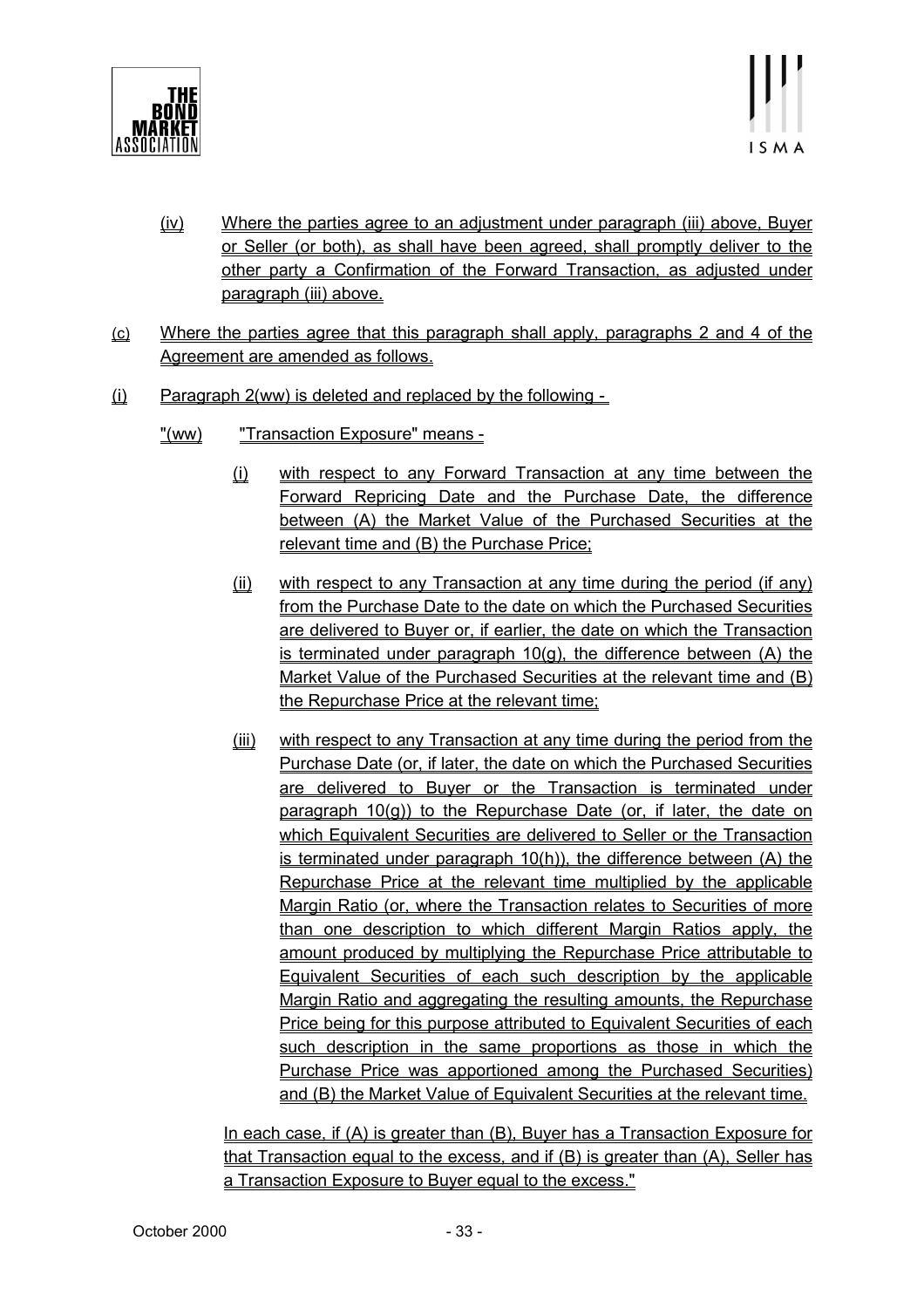

## $(ii)$  In paragraph  $4(c)$  -

- (aa) the words "any amount payable to the first party under paragraph 5 but unpaid" are deleted and replaced by "any amount which will become payable to the first party under paragraph 5 during the period after the time at which the calculation is made which is equal to the minimum period for the delivery of margin applicable under paragraph 4(g) or which is payable to the first party under paragraph 5 but unpaid"; and
- (bb) the words "any amount payable to the other party under paragraph 5 but unpaid" are deleted and replaced by "any amount which will become payable to the other party under paragraph 5 during the period after the time at which the calculation is made which is equal to the minimum period for the delivery of margin applicable under paragraph 4(g) or which is payable to the other party under paragraph 5 but unpaid".]\* <sup>∗</sup>

\* Delete as appropriate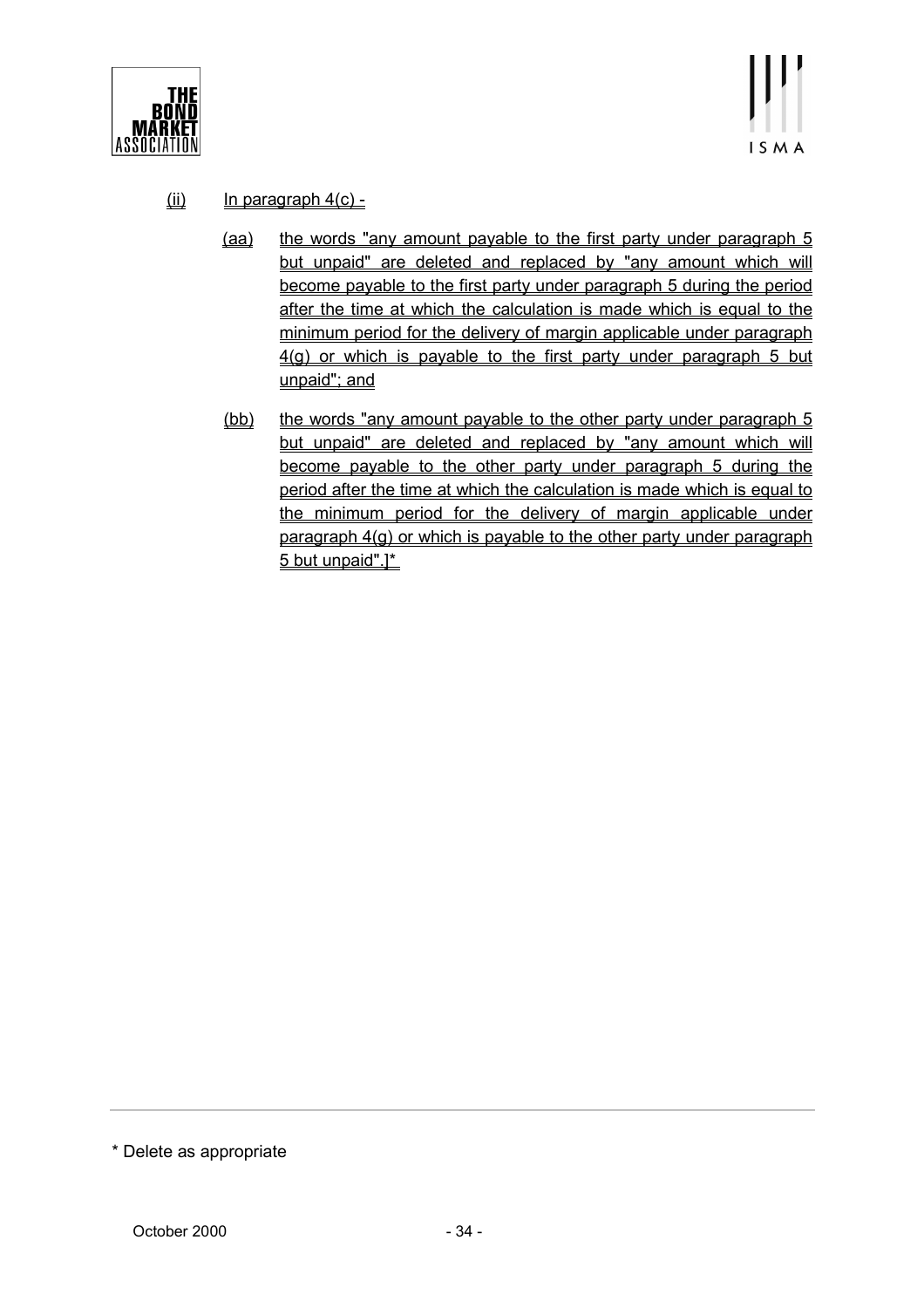

# **ANNEX II**

# **Form of Confirmation**

To: \_\_\_\_\_\_\_\_\_\_\_\_\_\_\_\_\_\_\_\_\_\_\_\_\_\_\_\_

From:

Date:

Subject: [Repurchase][Buy/Sell Back]\* Transaction (Reference Number: )

Dear Sirs,

The purpose of this [letter]/[facsimile]//[telex], a "Confirmation" for the purposes of the Agreement, is to set forth the terms and conditions of the above repurchase transaction entered into between us on the Contract Date referred to below.

This Confirmation supplements and forms part of, and is subject to, the Global Master Repurchase Agreement as entered into between us as of [ ] as the same may be amended from time to time (the "Agreement"). All provisions contained in the Agreement govern this Confirmation except as expressly modified below. Words and phrases defined in the Agreement and used in this Confirmation shall have the same meaning herein as in the Agreement.

- 1. Contract Date:
- 2. Purchased Securities [state type[s] and nominal value[s]]:
- 3. CUSIP, ISIN or other identifying number[s]:
- 4. Buyer:
- 5. Seller:
- 6. Purchase Date:
- 7. Purchase Price:
- 8. Contractual Currency:
- [9. Repurchase Date]:\*
- [10. Terminable on demand]:\*
- 11. Pricing Rate: